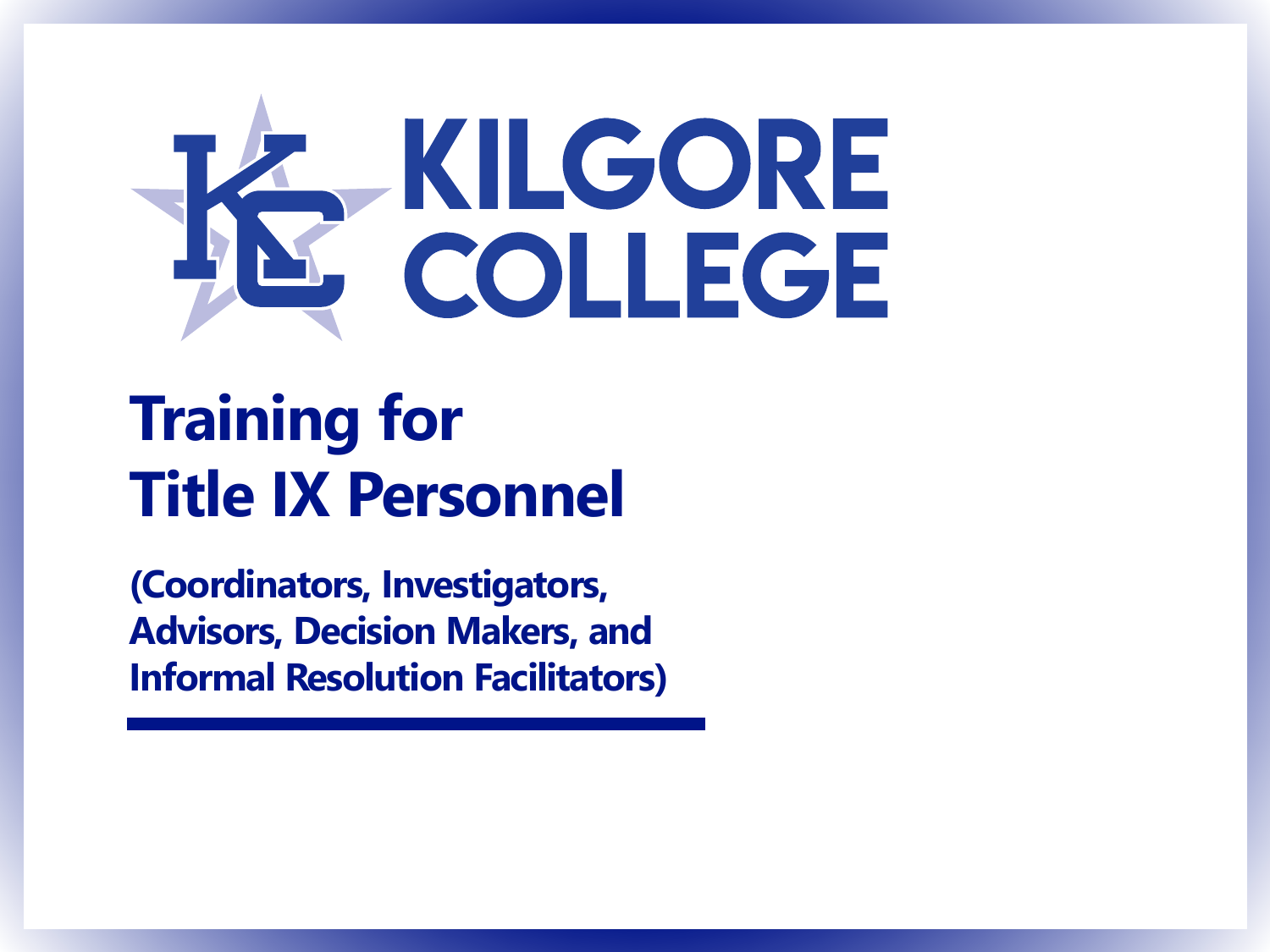## **presented by: LEIGH C. PORTER Attorney** WILSON, ROBERTSON & CORNELIUS, P.C. One American Center 909 ESE Loop 323, Suite 400 Tyler, Texas 75701 Telephone: (903) 509-5000

Facsimile: (903) 509-5094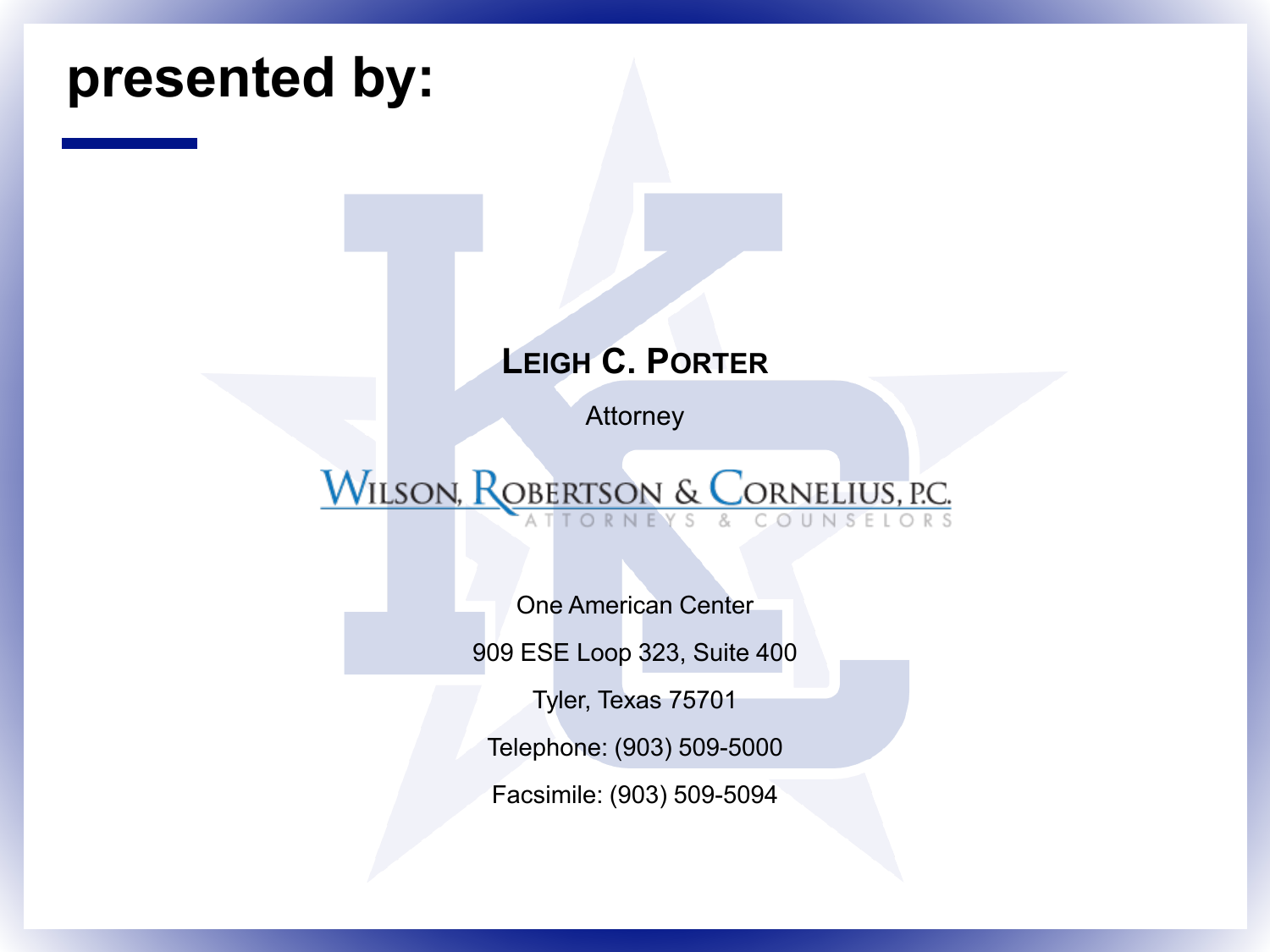## **Overview of Training**

This training is intended to comply with requirements of:

- Title IX of the Education Amendments of 1972;
- Texas Education Code Chapter 51;
- Texas Senate Bill 212;
- Texas House Bill 1735

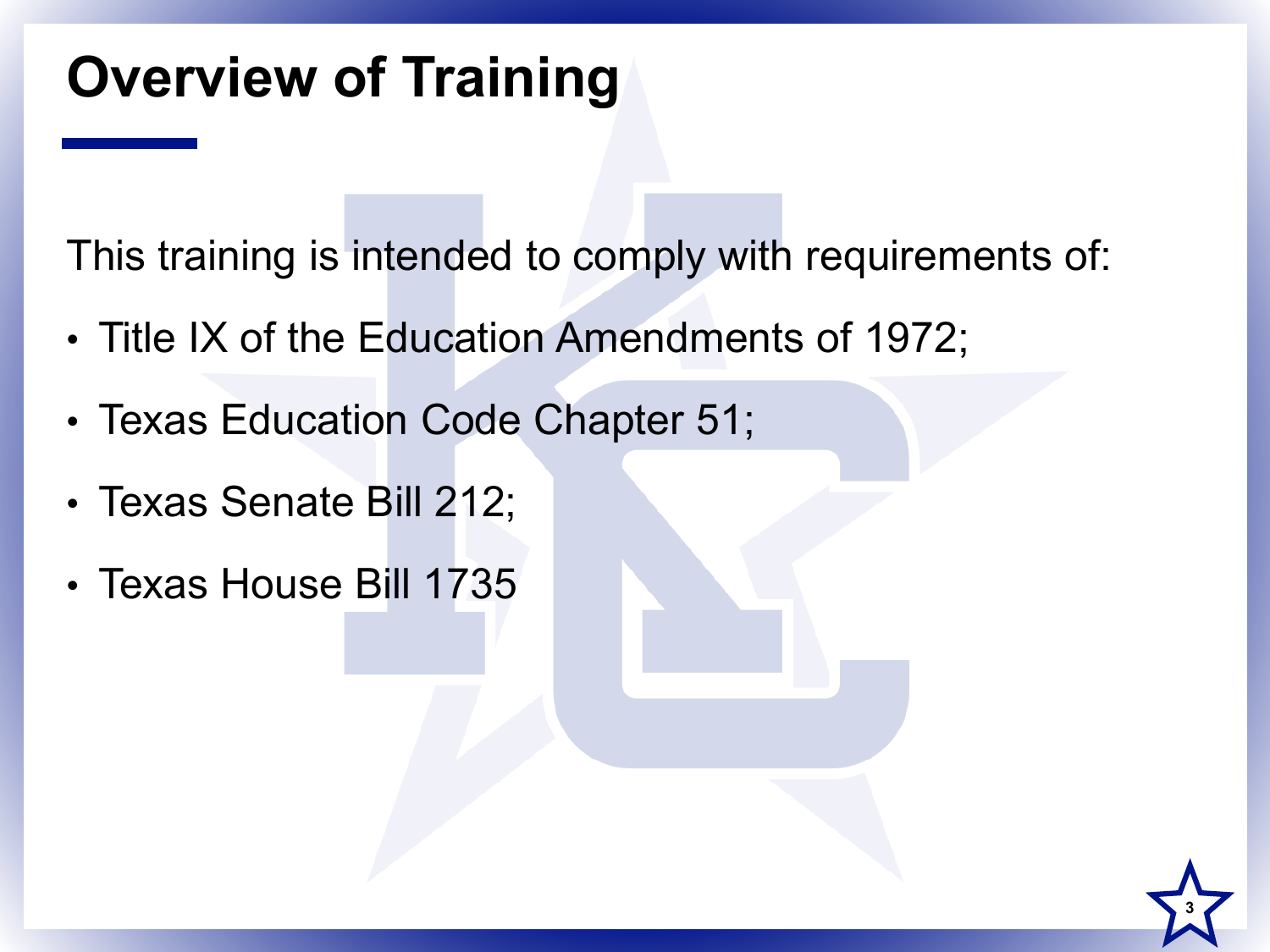#### **Title IX**

"No person in the United States shall, on the basis of sex, be excluded from participation in, be denied the benefits of, or be subjected to discrimination under any education program or activity receiving Federal financial assistance."

Title IX of the Higher Education Amendments of 1972 20 U.S.C. § 1681 & 34 C.F.R. Part 106

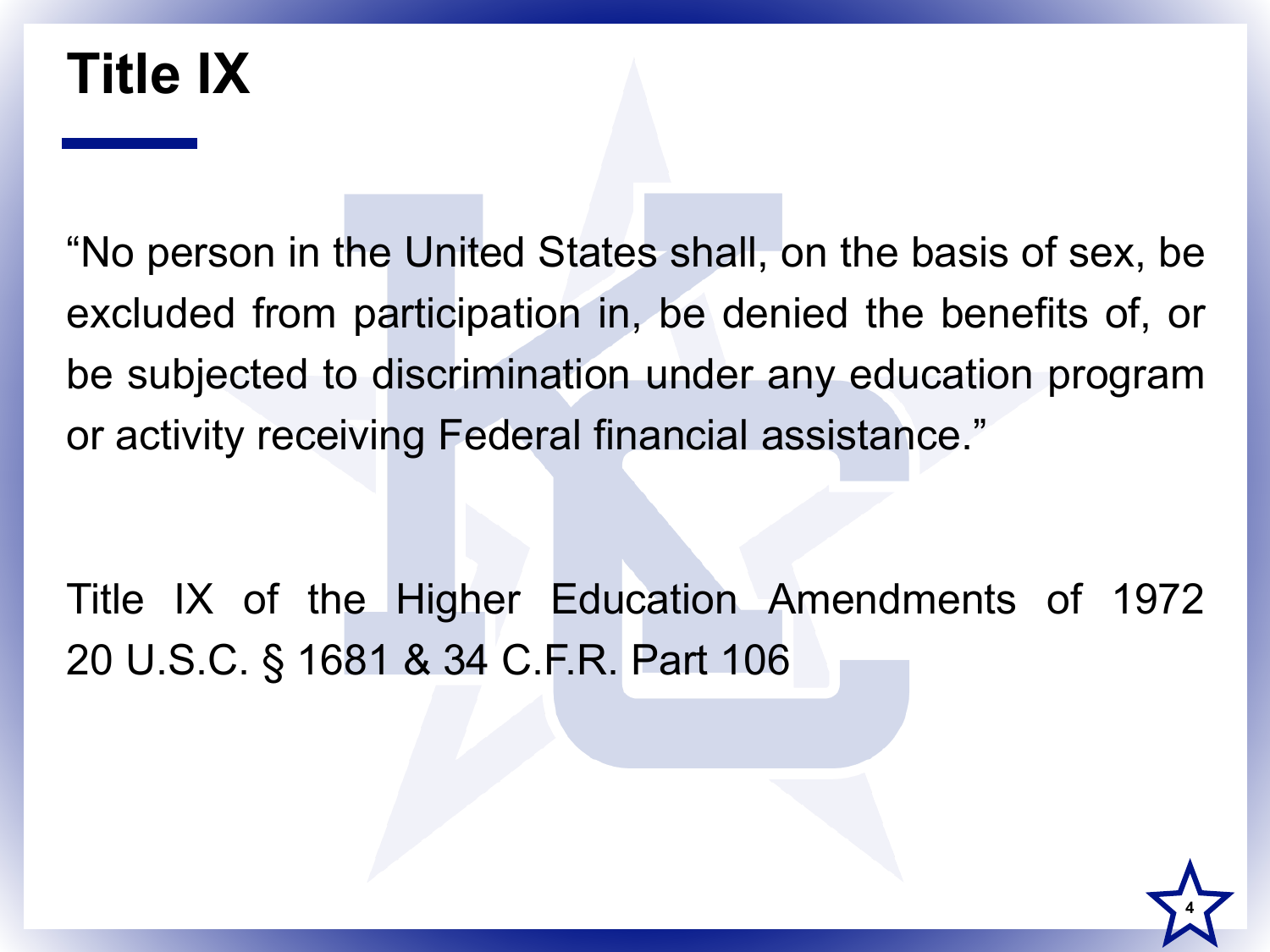#### **Title IX Prohibits**

#### **Sex Based Discrimination**

**Rape, Sexual Assault, Dating/Domestic Violence and Stalking**

**Sexual Harassment**

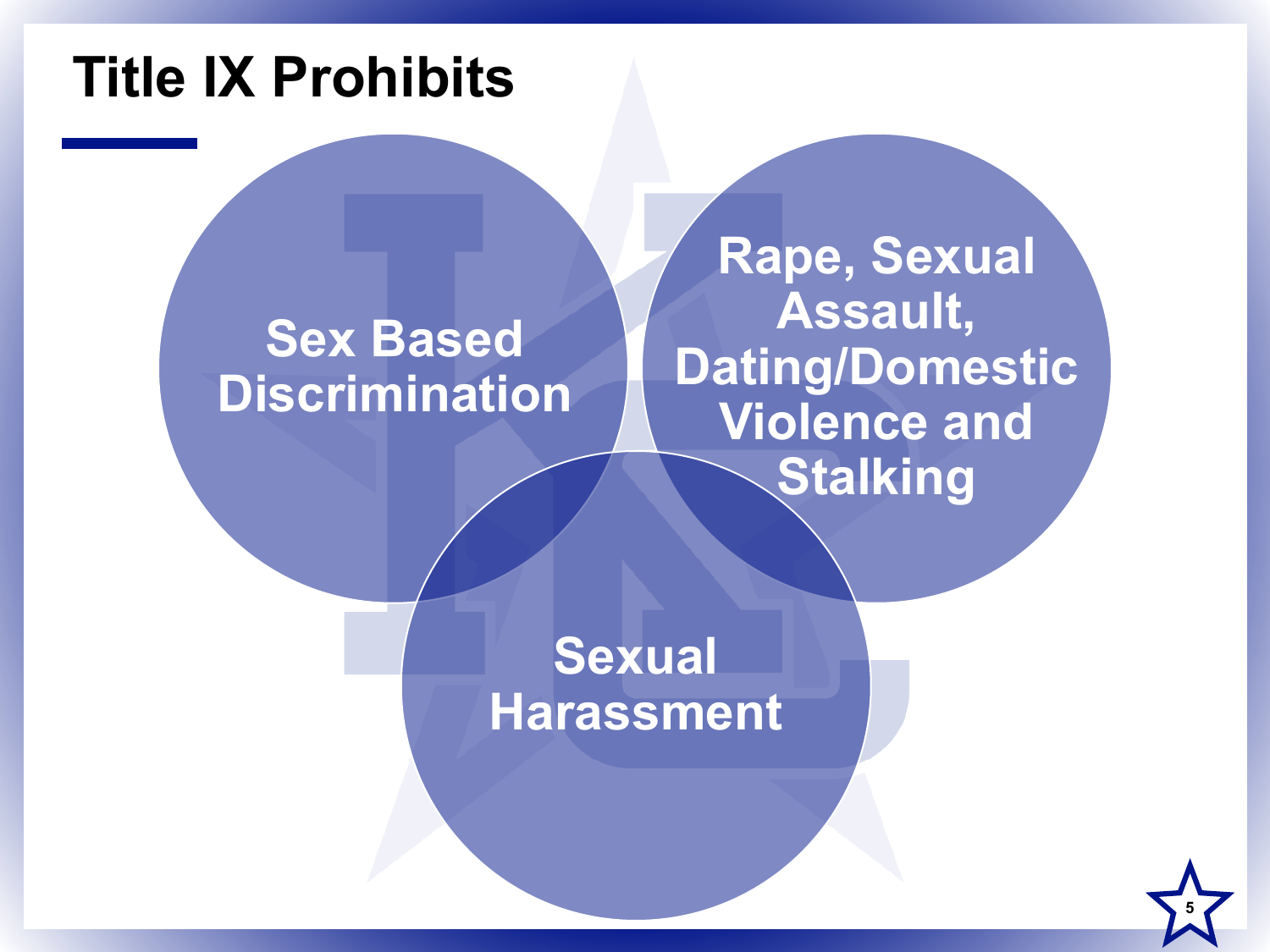#### **Texas State Law**

- 2019 Texas Legislature passed two bills regarding sexual harassment on college campuses
	- Texas Senate Bill 212; and
	- Texas House Bill 1735
- New laws are effective 2020
- Prohibits same conduct as Title IX (sexual harassment, sexual assault, dating violence/ domestic violence, and stalking)
- Broader than Title IX in some areas

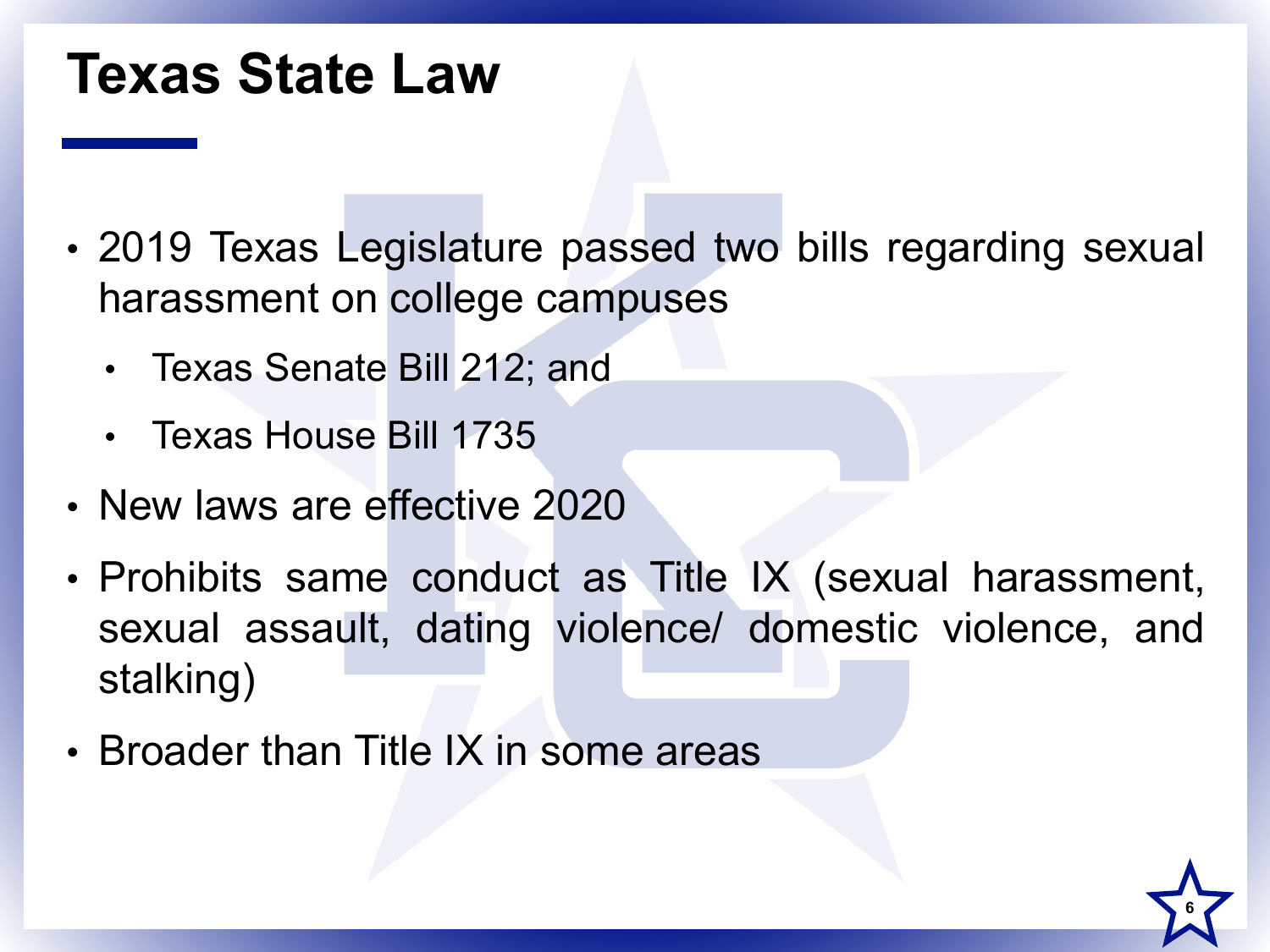## **Title IX and Texas State Laws**

- Applies to:
	- Students
	- Employees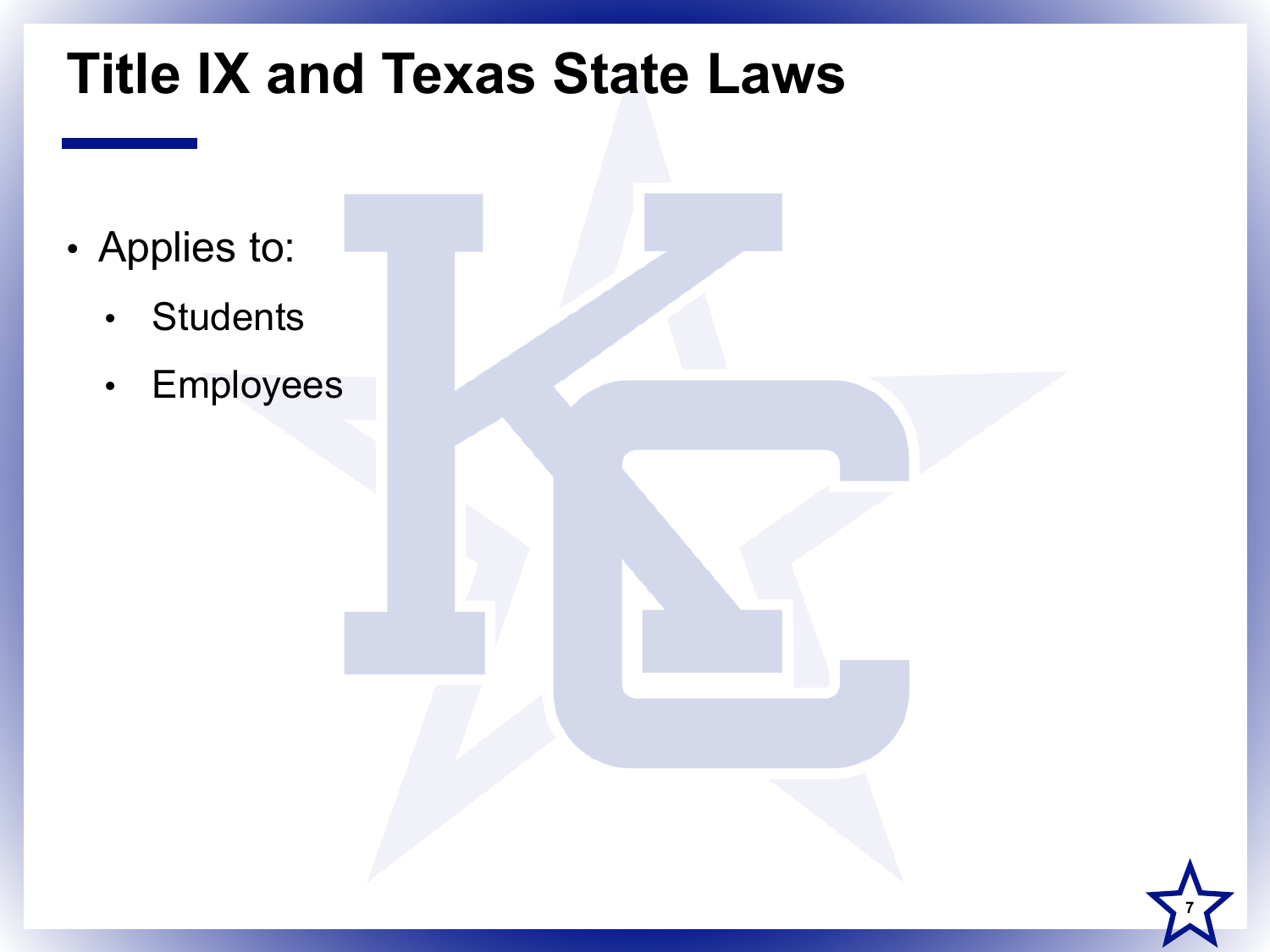#### **KC Policies**

- KC has updated its policies to comply with the new Federal and State law requirements.
- KC updated its policies for both:
	- Student Nondiscrimination & Student Grievance and
	- Employee Nondiscrimination & Grievance
- Largely the same grievance process is available for students and employees
- Prohibited behavior/types of behavior is the same (only sexual harassment is slightly different)

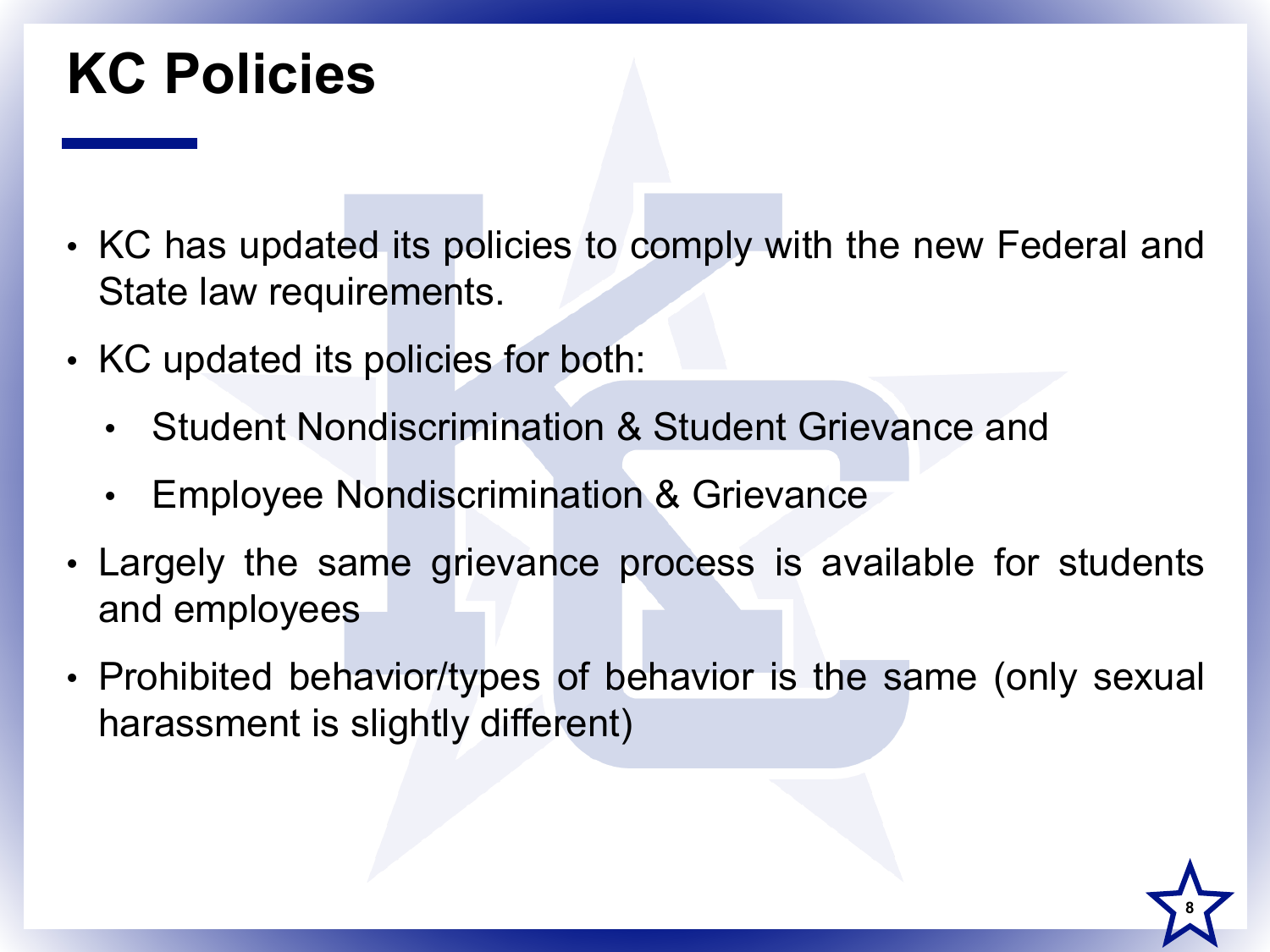#### **Sexual Harassment-Student=Complainant**

#### **By an Employee:**

Sexual harassment of a student by a College District employee includes unwelcome sexual advances; requests for sexual favors; sexually motivated physical, verbal, or nonverbal conduct; or other conduct or communication of a sexual nature when:

- 1. A College District employee causes the student to believe that the student must submit to the conduct to participate in a college program or activity, or that the employee will make an educational decision based on whether or not the student submits to the conduct; or
- 2. The conduct is so severe, persistent or pervasive and objectively offensive that it limits or denies the student's ability to participate in or benefit from the College District's educational program or activities.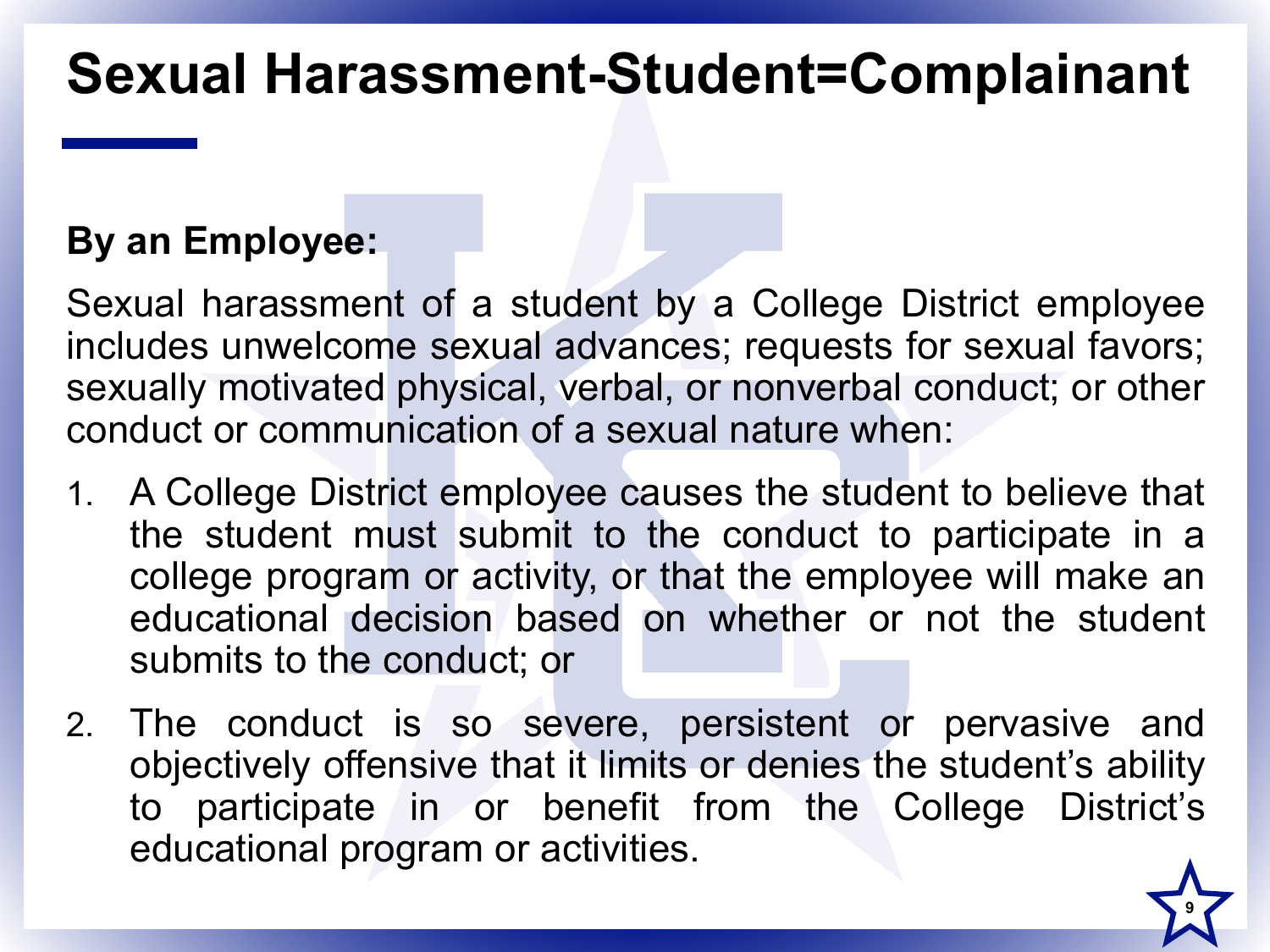#### **Sexual Harassment-Student=Complainant**

#### **By Others/Other Students:**

Any unwelcome sexual advances; requests for sexual favors; or sexually motivated physical, verbal, or nonverbal conduct when the conduct is so severe, persistent or pervasive and objectively offensive that it limits or denies a student's ability to participate in or benefit from the College District's educational program or activities.

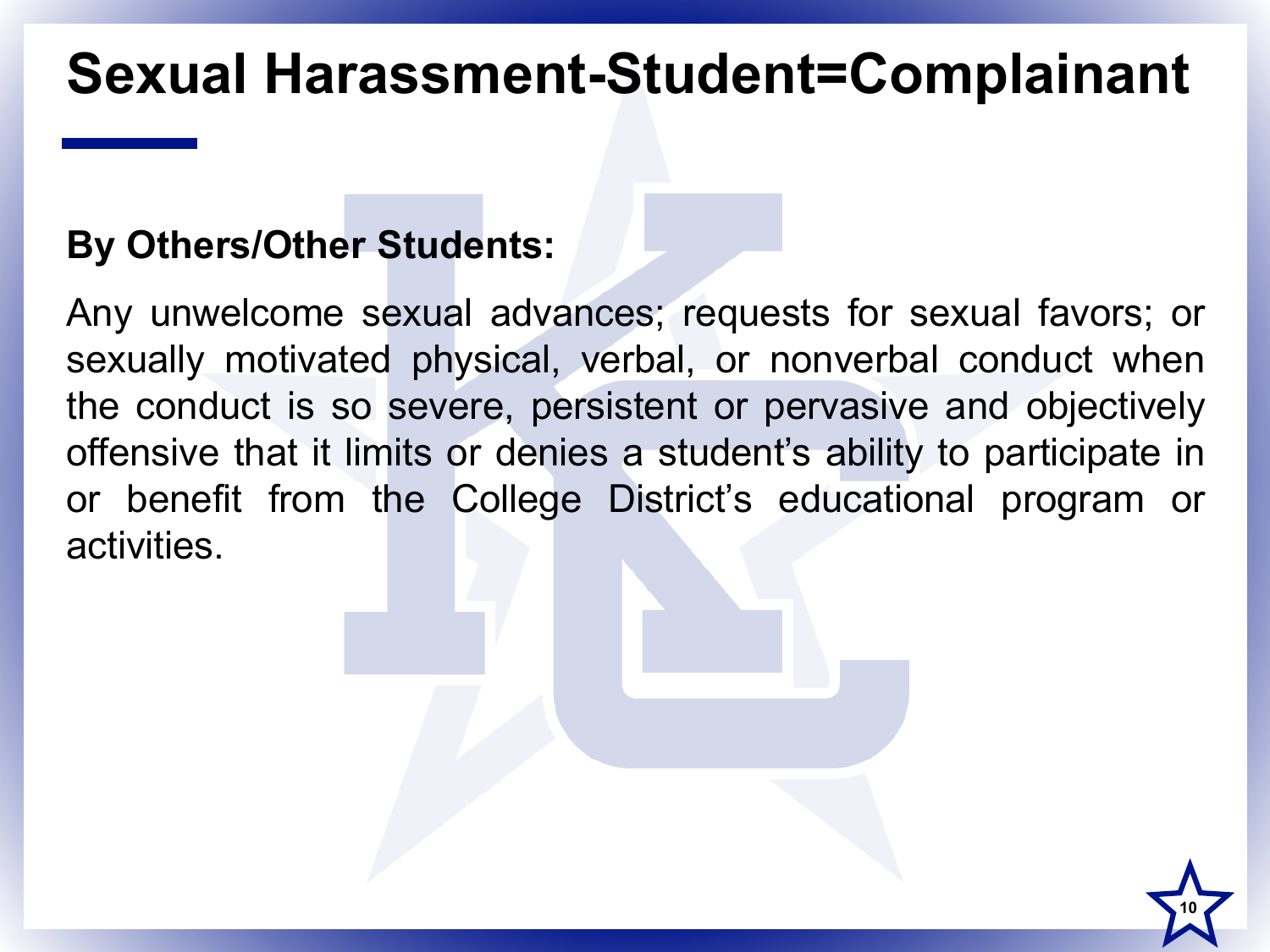#### **Sexual Harassment-Employee=Complainant**

Sexual harassment is a form of sex discrimination defined as unwelcome sexual advances; requests for sexual favors; sexually motivated physical, verbal, or nonverbal conduct; or other conduct or communication of a sexual nature when:

- 1. Submission to the conduct is either explicitly or implicitly a condition of an employee's employment, or when submission to or rejection of the conduct is the basis for an employment action affecting the employee; or
- 2. The conduct is so severe, persistent or pervasive and objectively offensive that it has the purpose or effect of unreasonably interfering with the employee's work performance or creates an intimidating, threatening, hostile, or offensive work environment.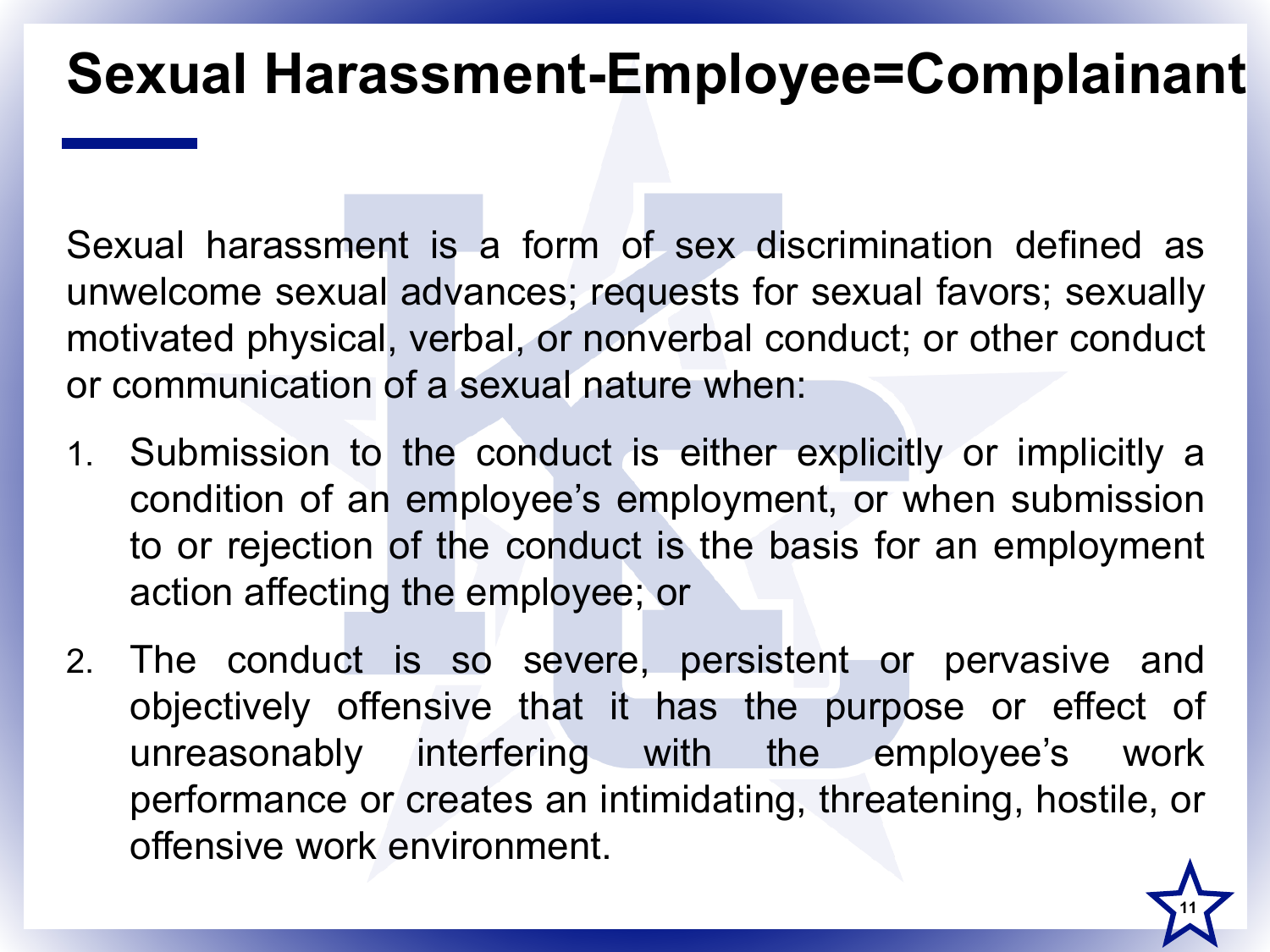# **Sexual Harassment- (Complainant=Student or Employee)**

• Sexual harassment also includes any instance of:

- Sexual Assault
- Dating Violence/Domestic Violence
- Stalking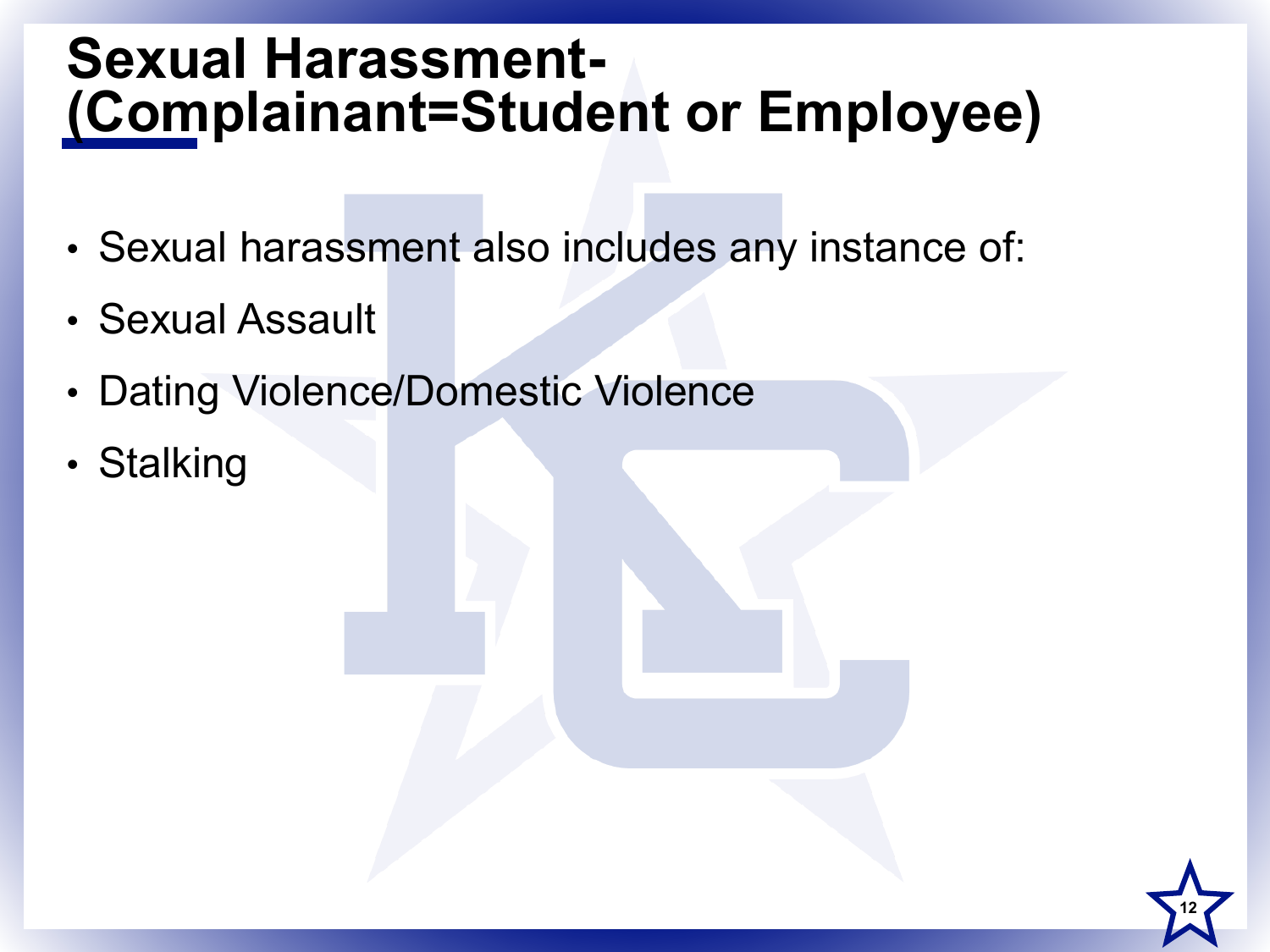#### **Sexual Assault**

Sexual assault refers to physical sexual acts perpetrated against a person's will or where a person is incapable of giving consent (e.g., due to the person's age or use of drugs or alcohol, or because an intellectual or other disability prevents the person from having the capacity to give consent).

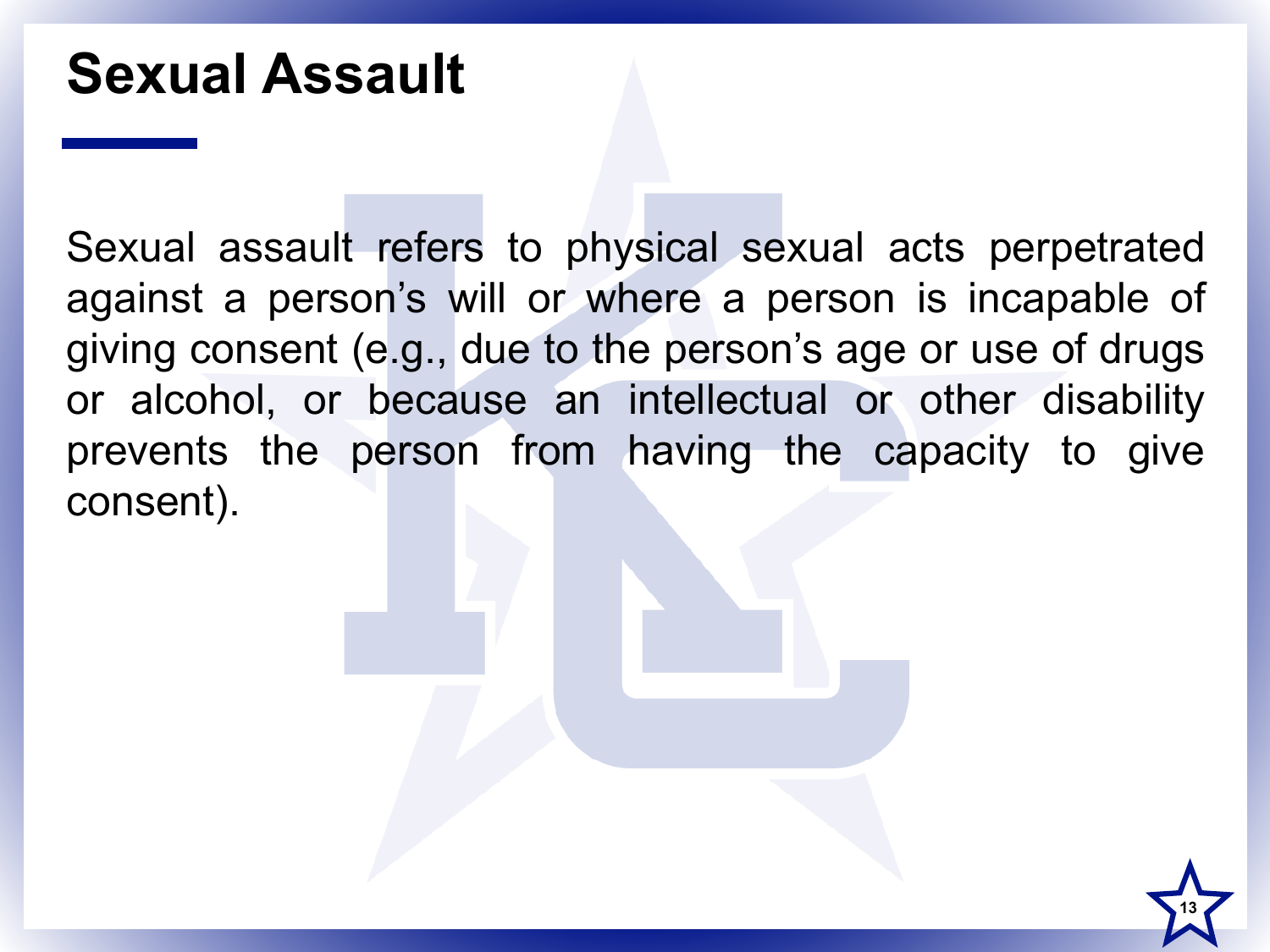#### **Domestic and Dating Violence**

Violence committed by a person who is or has been in a social relationship of a romantic or intimate nature with the victim. The existence of such a relationship shall be determined based on the reporting party's statement and with consideration of the length of the relationship, the type of relationship, and the frequency of interaction between the persons involved in the relationship. For the purposes of this definition, dating violence includes, but is not limited to, sexual or physical abuse or the threat of such abuse.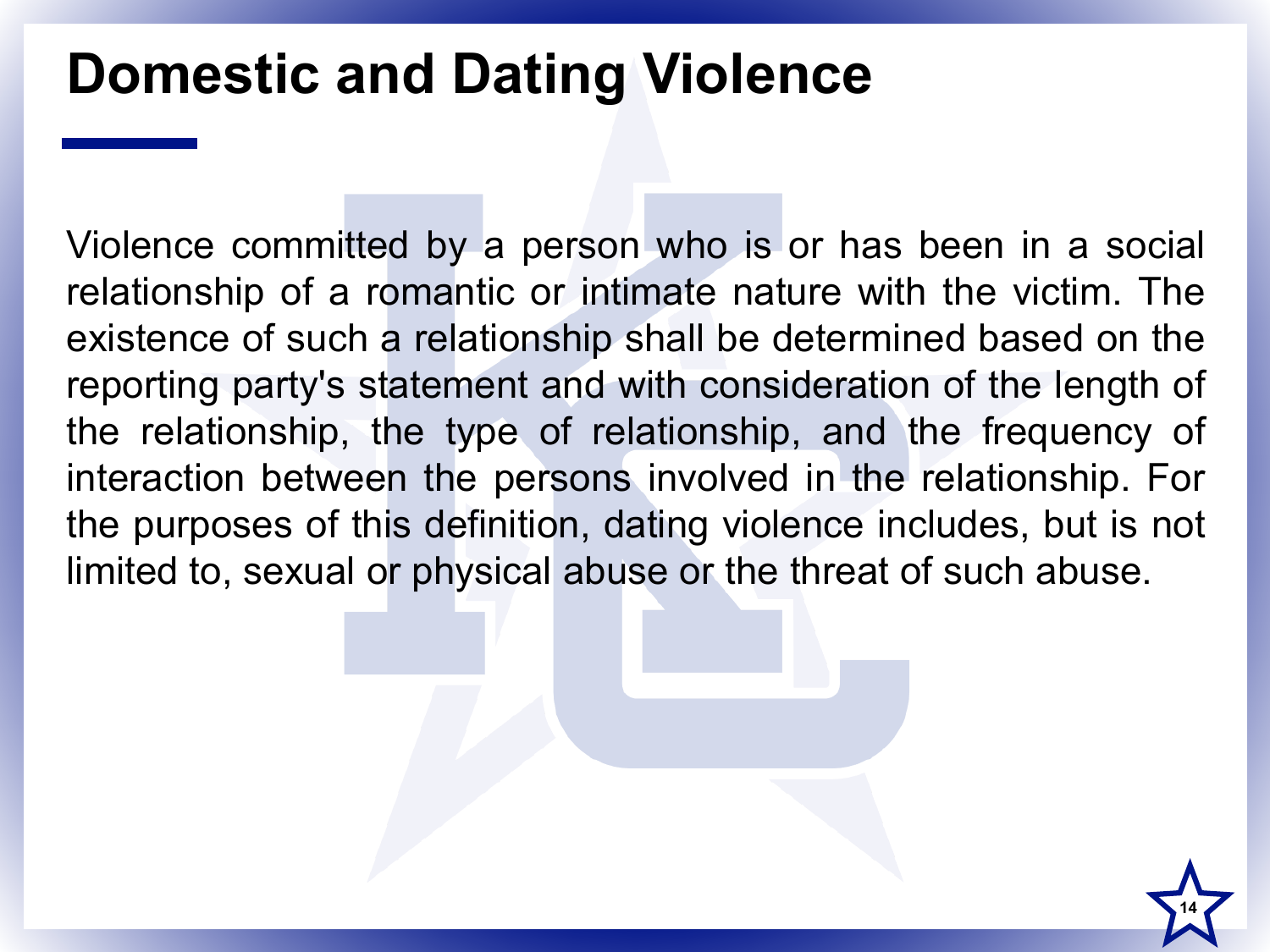#### **Stalking**

Engaging in a course of conduct directed at a specific person that would cause a reasonable person to fear for the person's safety or the safety of others or suffer substantial emotional distress.

For the purposes of this definition:

- 1. "Course of conduct" means two or more acts, including, but not limited to, acts in which the stalker directly, indirectly, or through third parties, by any action, method, device, or means, follows, monitors, observes, surveils, threatens, or communicates to or about a person, or interferes with a person's property.
- 2. "Reasonable person" means a reasonable person under similar circumstances and with similar identities to the victim.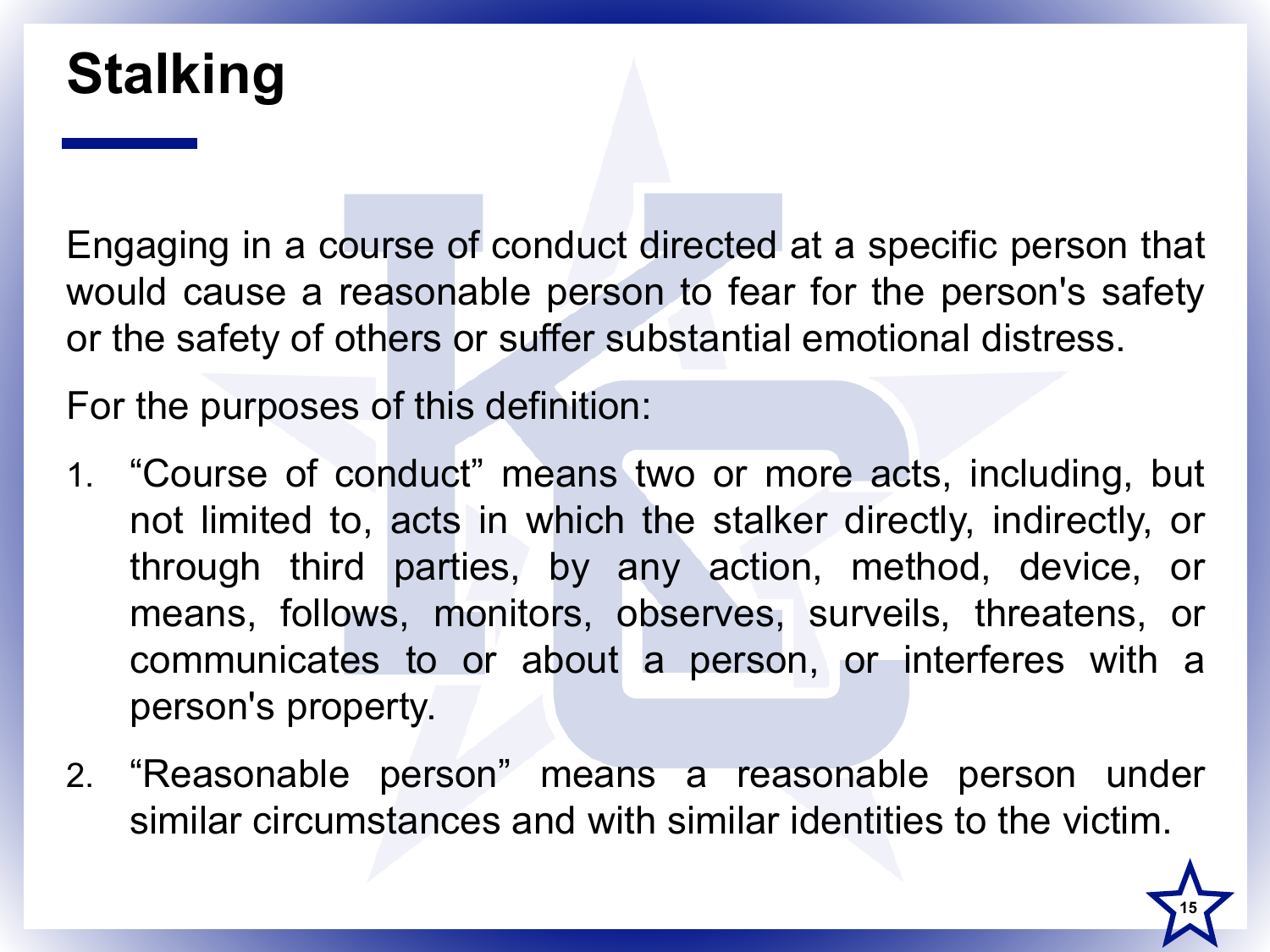#### **Title IX Definitions**

**Complainant** – Alleged victim, must be participating in or attempting to participate in college program or activity.

**Respondent** – Alleged perpetrator, presumed not responsible.

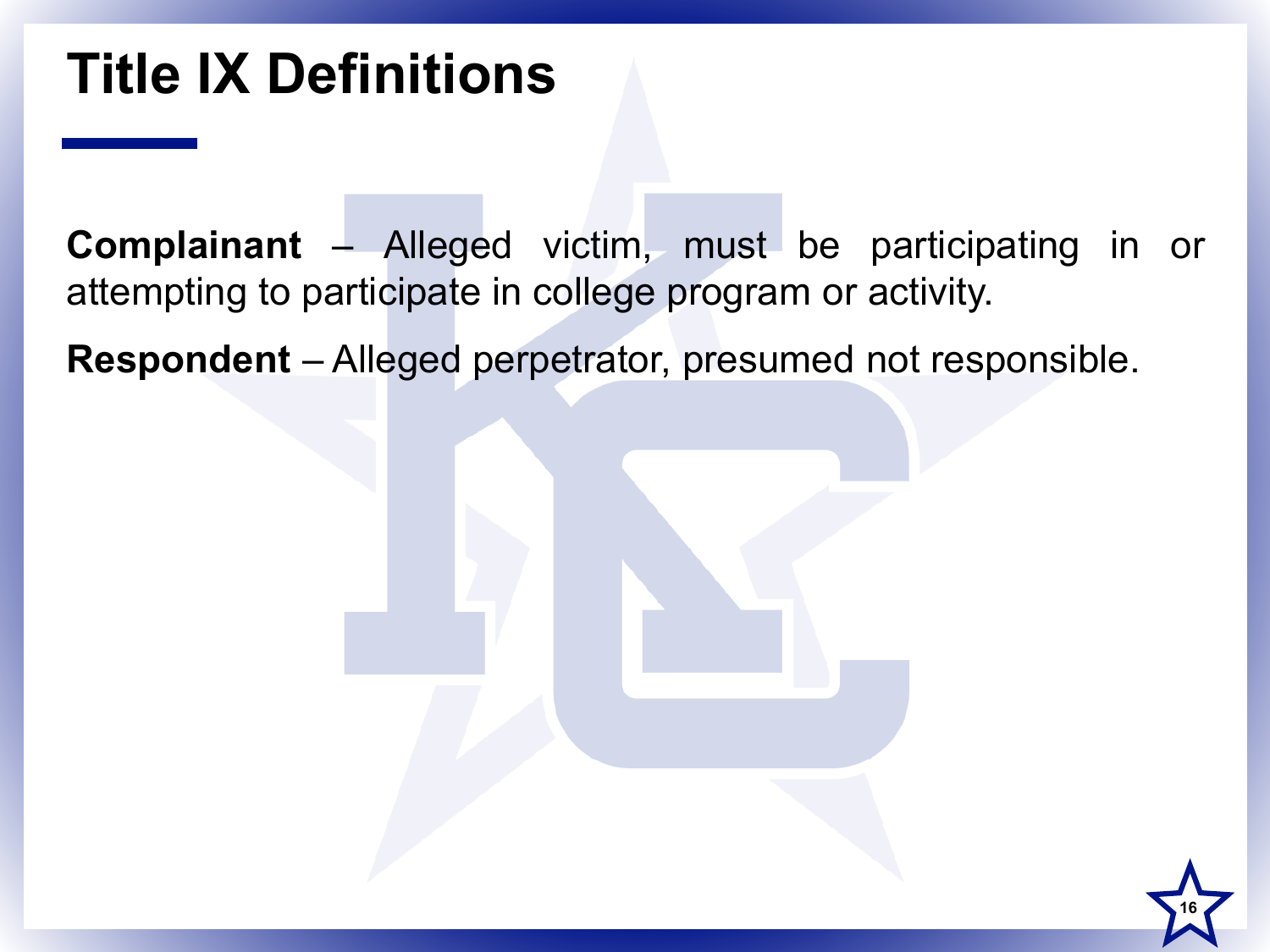#### **When KC Must Respond**

KC must respond when all of the following are met:

- 1. It has actual knowledge of sexual harassment,
- 2. That occurred within KC's educational program or activity, and
- 3. Against a person in the United States.

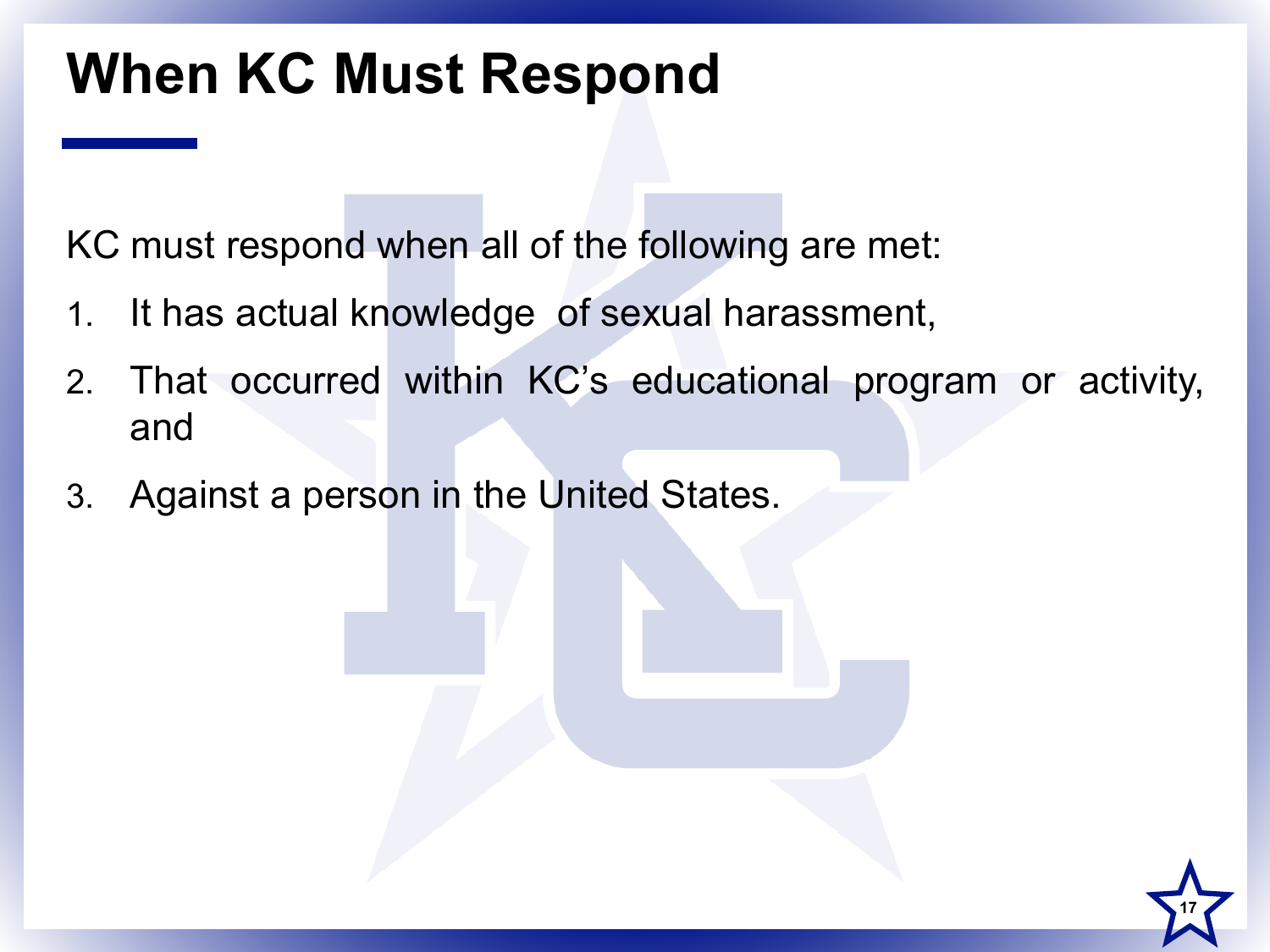#### **Actual Knowledge**

KC is deemed to have actual knowledge if reported to Title IX Coordinator or any employee.

Employees must report sexual harassment to Title IX Coordinator per Texas law if witness or receive any information in course and scope of employment that constitutes incident of sexual harassment, sexual assault, dating/domestic violence or stalking committed by or against an employee or student.

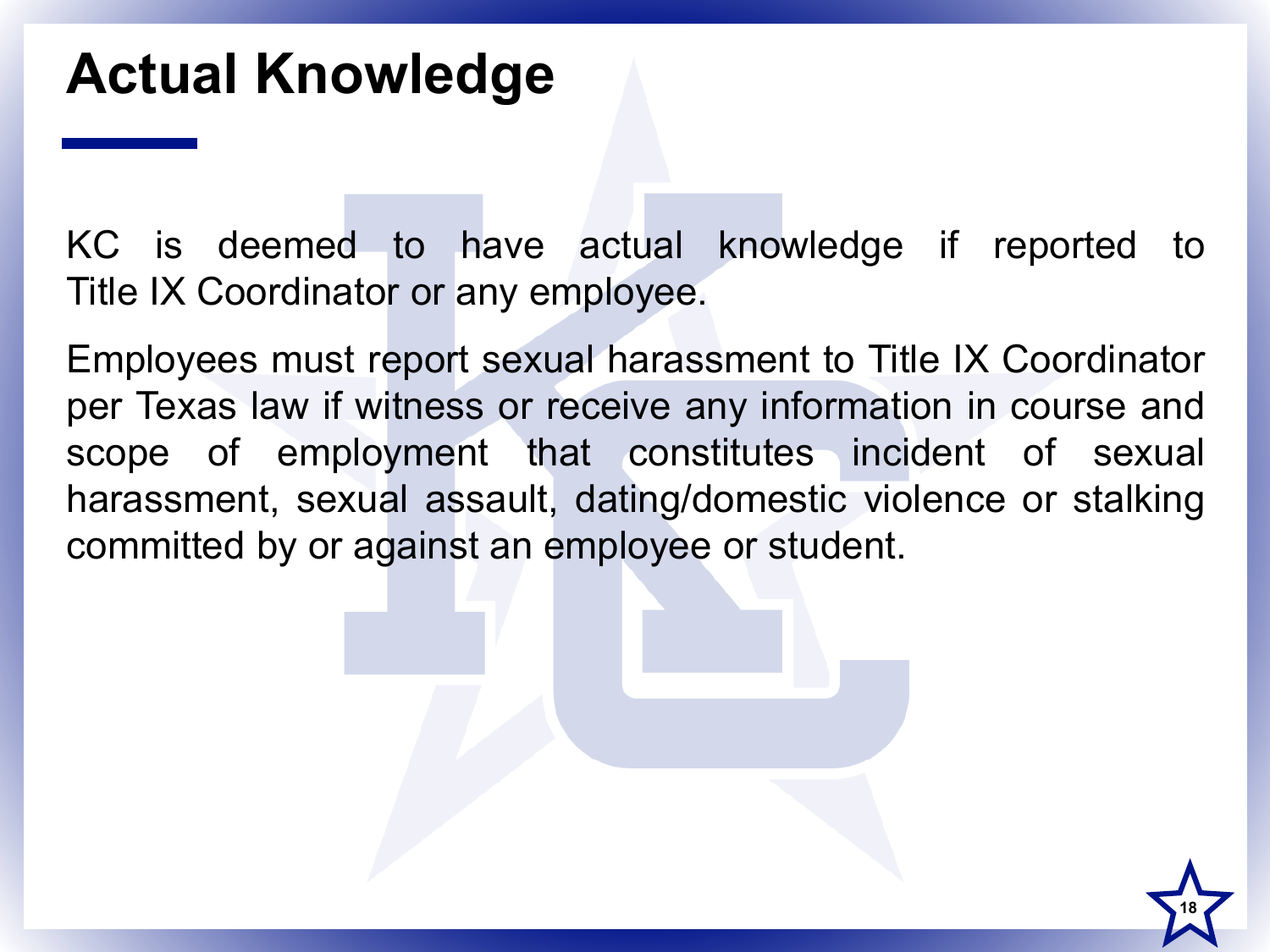#### **Educational Program or Activity**

Includes locations and events over which KC exercises substantial control over both the Respondent and the context where the sexual harassment occurred whether on or off campus. It also includes any building owned or controlled by a student organization that is officially recognized by KC.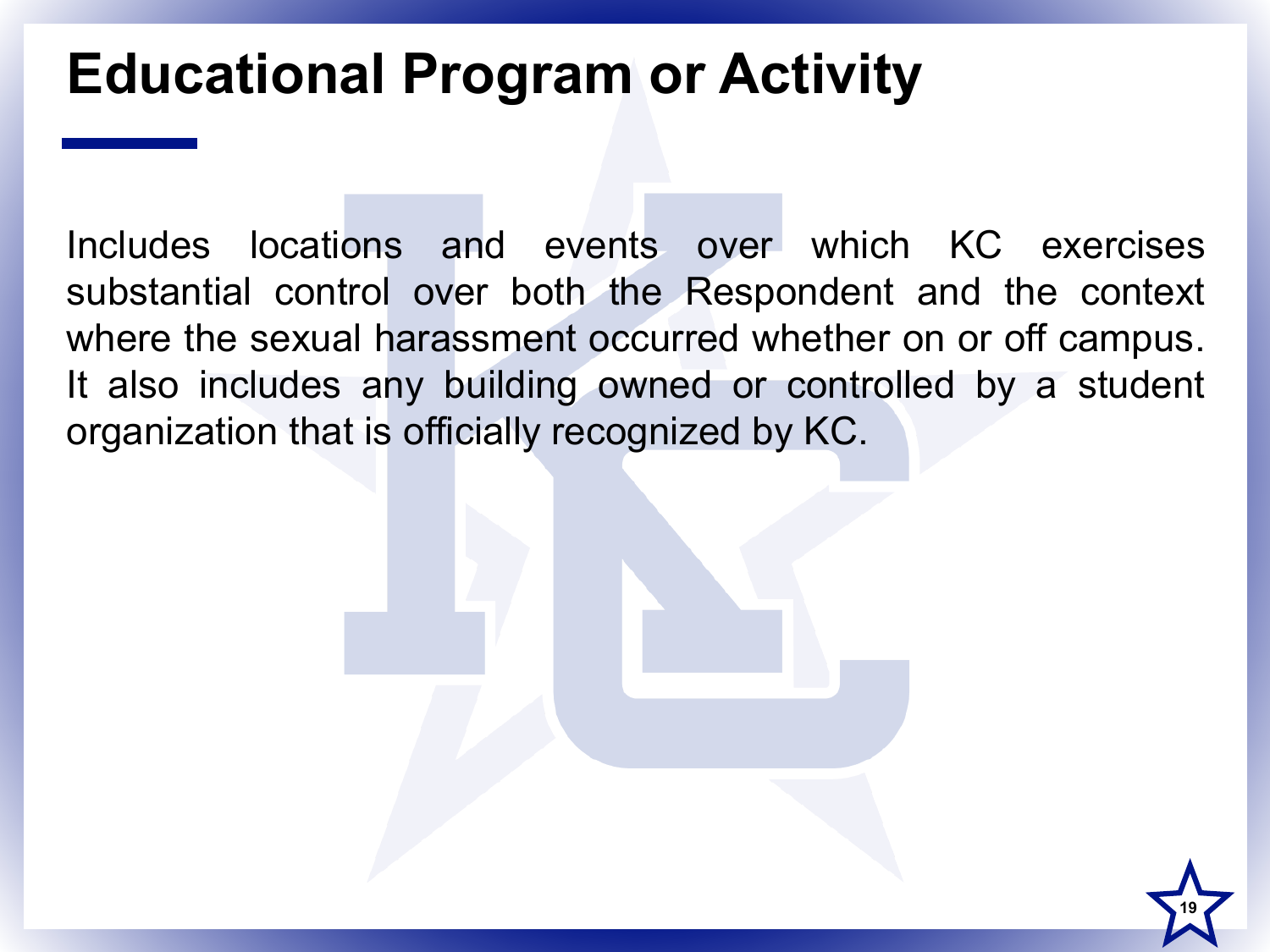#### **Response Obligation**

- KC must respond promptly
- "Reasonably prompt" timeframe is required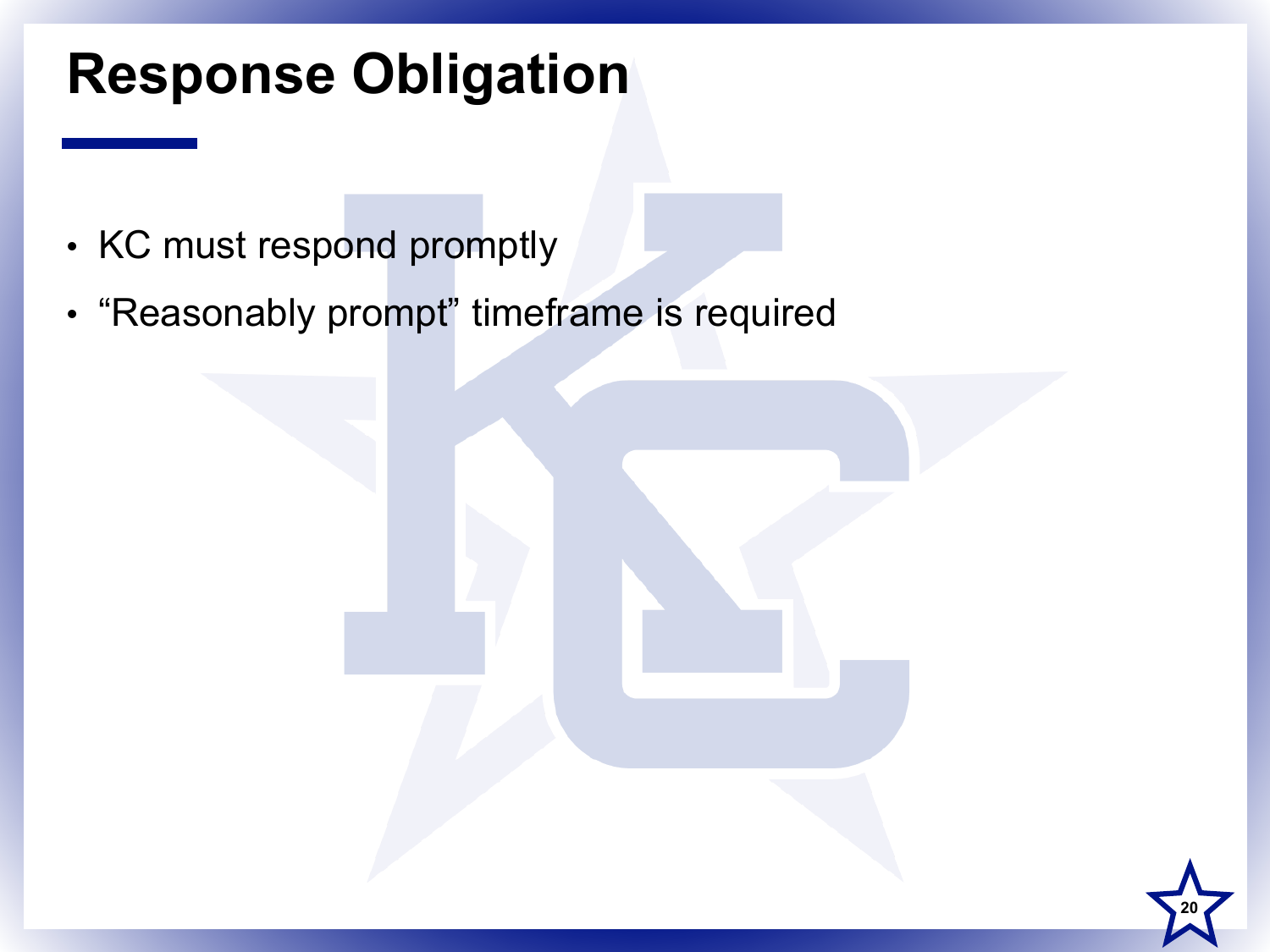#### **Support Measures**

- KC must offer supportive measures to alleged victim (called "Complainant")
- Even if alleged victim does not file a Formal Complaint
- Must be free, individualized, chosen by Complainant
- Title IX Coordinator must contact Complainant immediately regarding support measures
- Example: counseling, extensions of deadlines, course-related adjustments, modification of class/work schedules, campus escort services, mutual restrictions on contact, and other similar measures
- Designed to restore access to educational program/activity and protect safety of all parties
- Emergency removal of Respondent (must have immediate right to challenge) **21**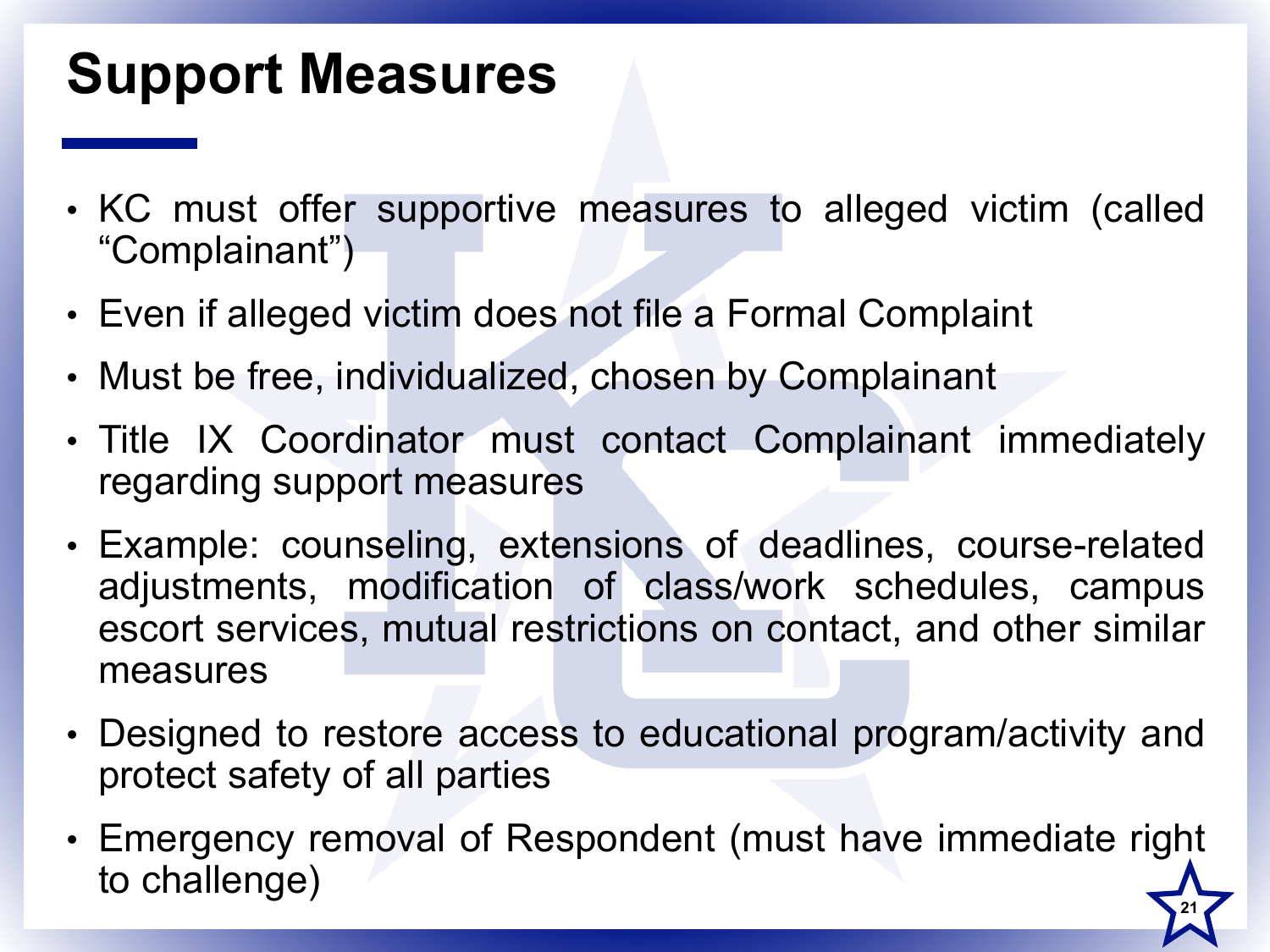#### **Requirements of Grievance Process**

- **Focus:**
	- Non-biased
	- **Impartial**
	- Avoid prejudgment
	- Treat all parties equitably
- **Title IX Personnel**
	- Objective evaluation of all evidence
	- Must avoid conflicts of interest/bias
- **Presumption of Innocence – until final determination at end of grievance process**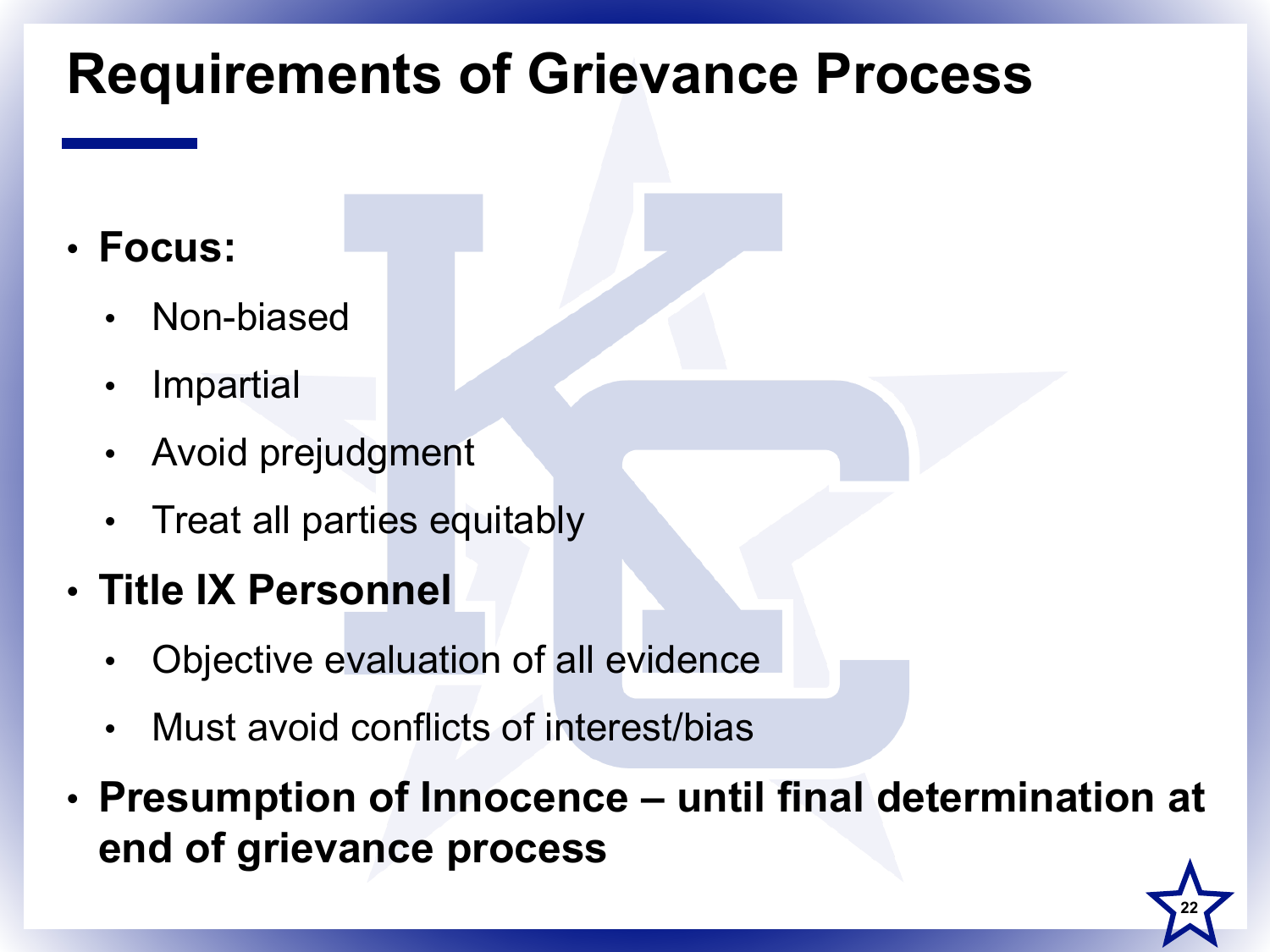#### **Additional Requirements of Grievance Process**

- Reasonably prompt timeframe
- Confidentiality
- KC must keep identity of Complainant, Respondent (accused), and witnesses confidential except as necessary to conduct Title IX investigation
- Identities are not subject to disclosure under Texas Open Records Act

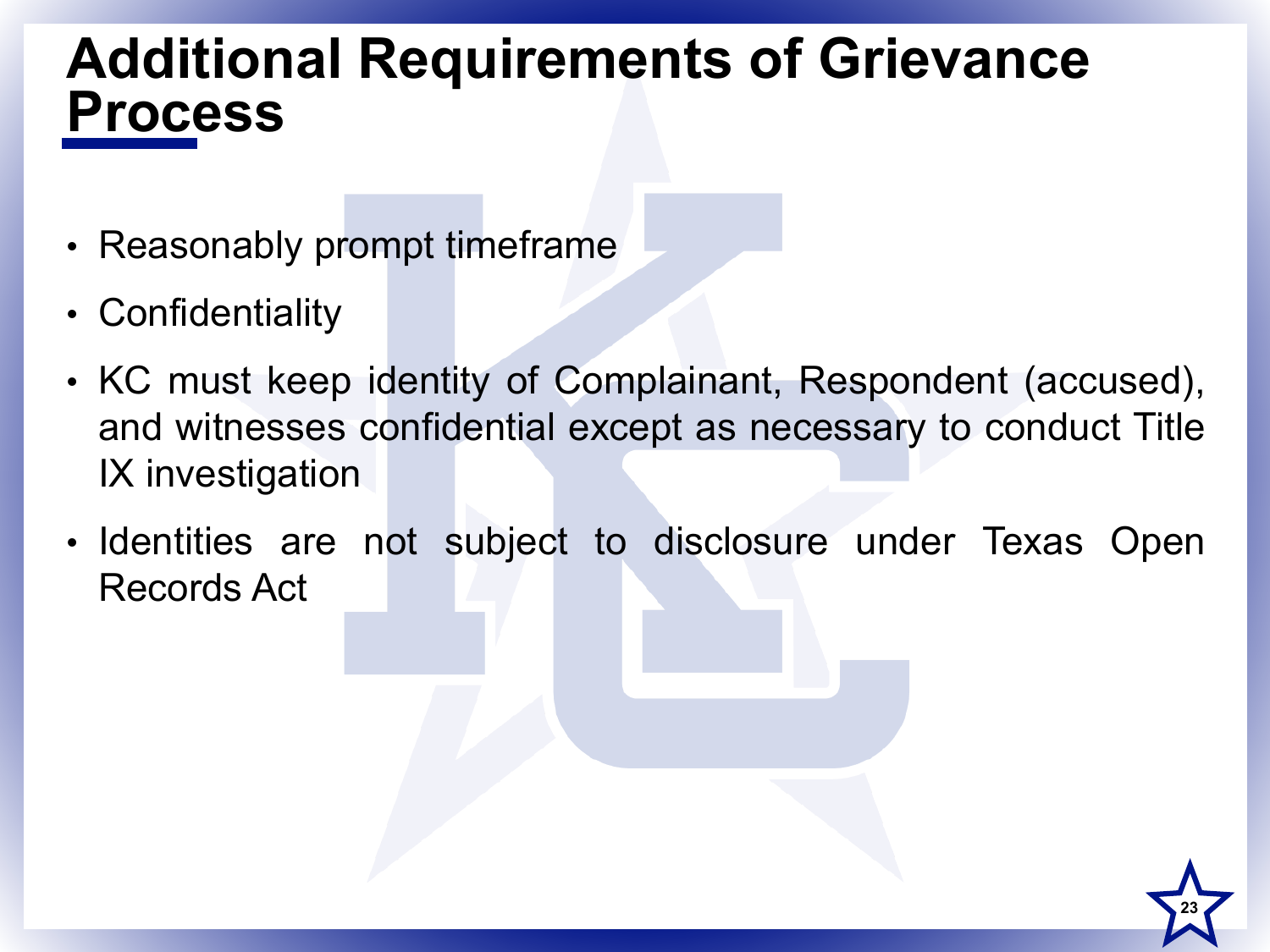## **Overview of Grievance Process**

- Formal Complaint  $\rightarrow$  triggers Investigation/triggers KC Grievance Process
- Investigation
- Advisors
- Written Notice to Parties of Allegations
- Informal Resolution
- Investigative Report
- Dismissal
- Live Hearing
- Written Determination
- Appeal

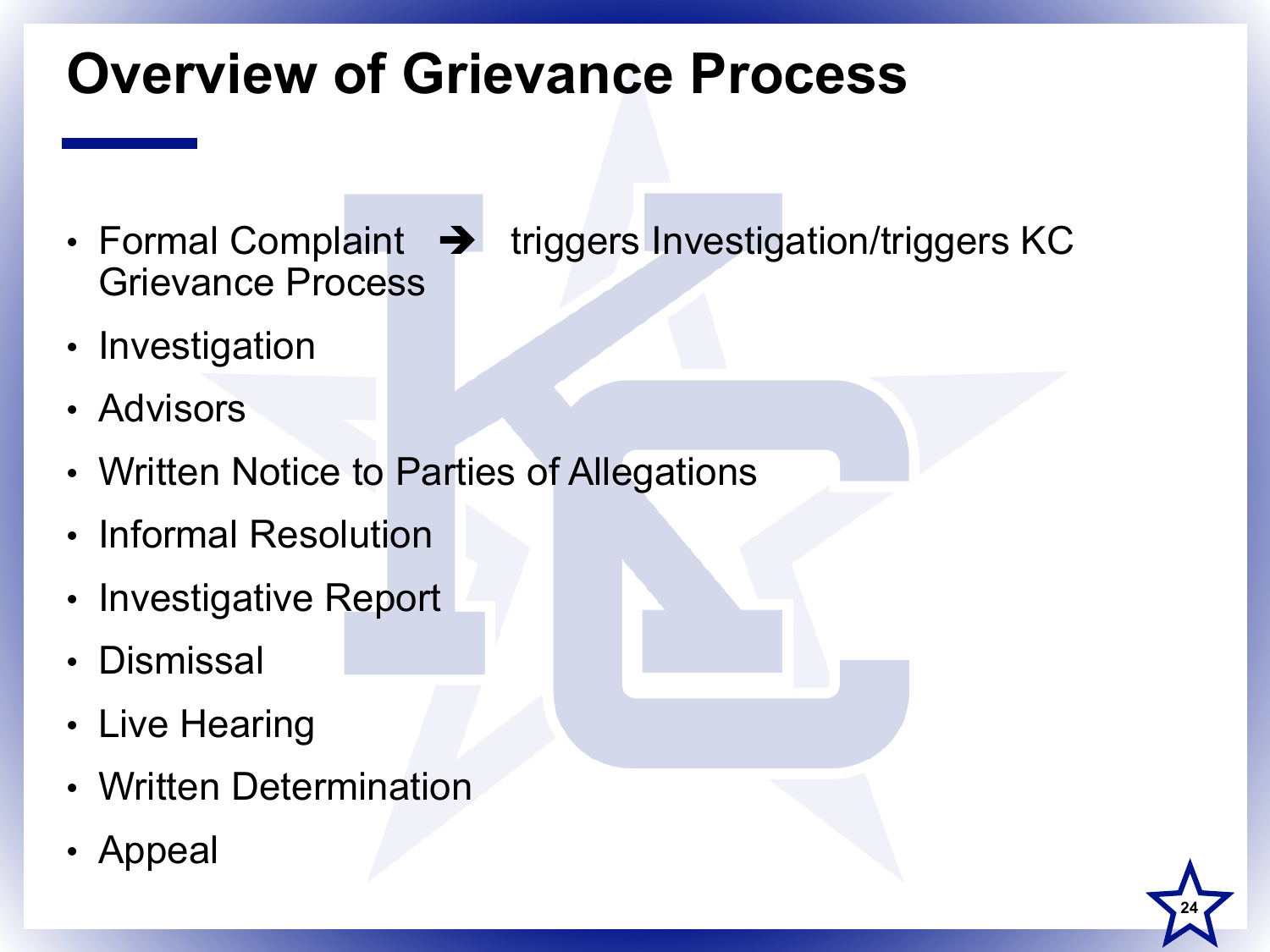## **Formal Complaint**

- Complainant employee/student who is alleged to be the victim of sexually harassing conduct
- Respondent individual who is reported to be the perpetrator of conduct that could constitute sexual harassment
- Formal Complaint document filed by Complainant (or signed by Title IX Coordinator) alleging sexual harassment against a Respondent, and requesting KC investigate.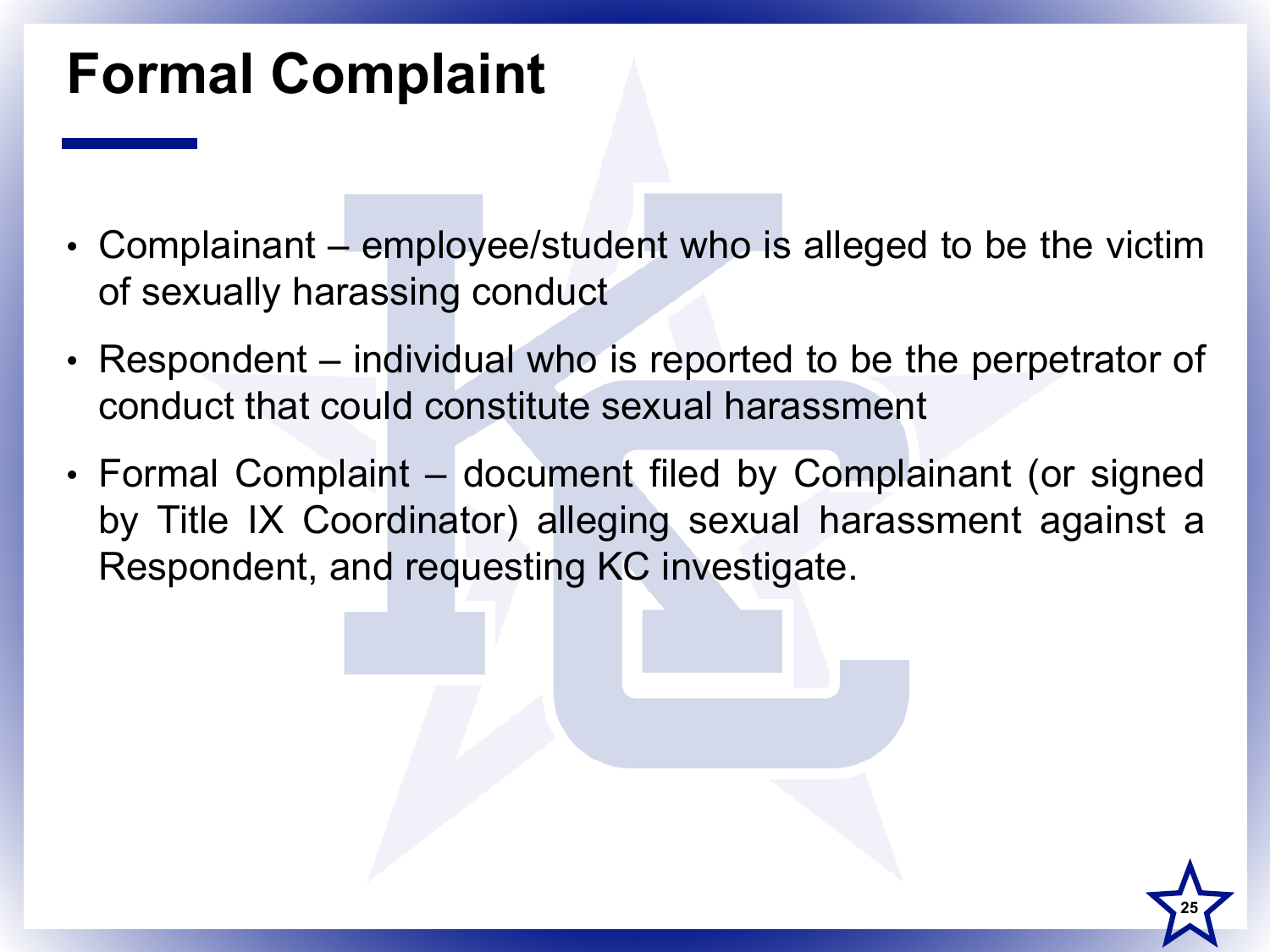## **Formal Complaint** (continued)

- Up to Complainant whether to file Formal Complaint (wishes should usually be respected)
- Complainant must be participating in/attempting to participate in educational program or activity of KC (or an employee of KC) at time of filing of the Formal Complaint
- Educational Program/Activity: on/off campus; locations/events over which KC exercises substantial control over parties/context
- Includes applicants

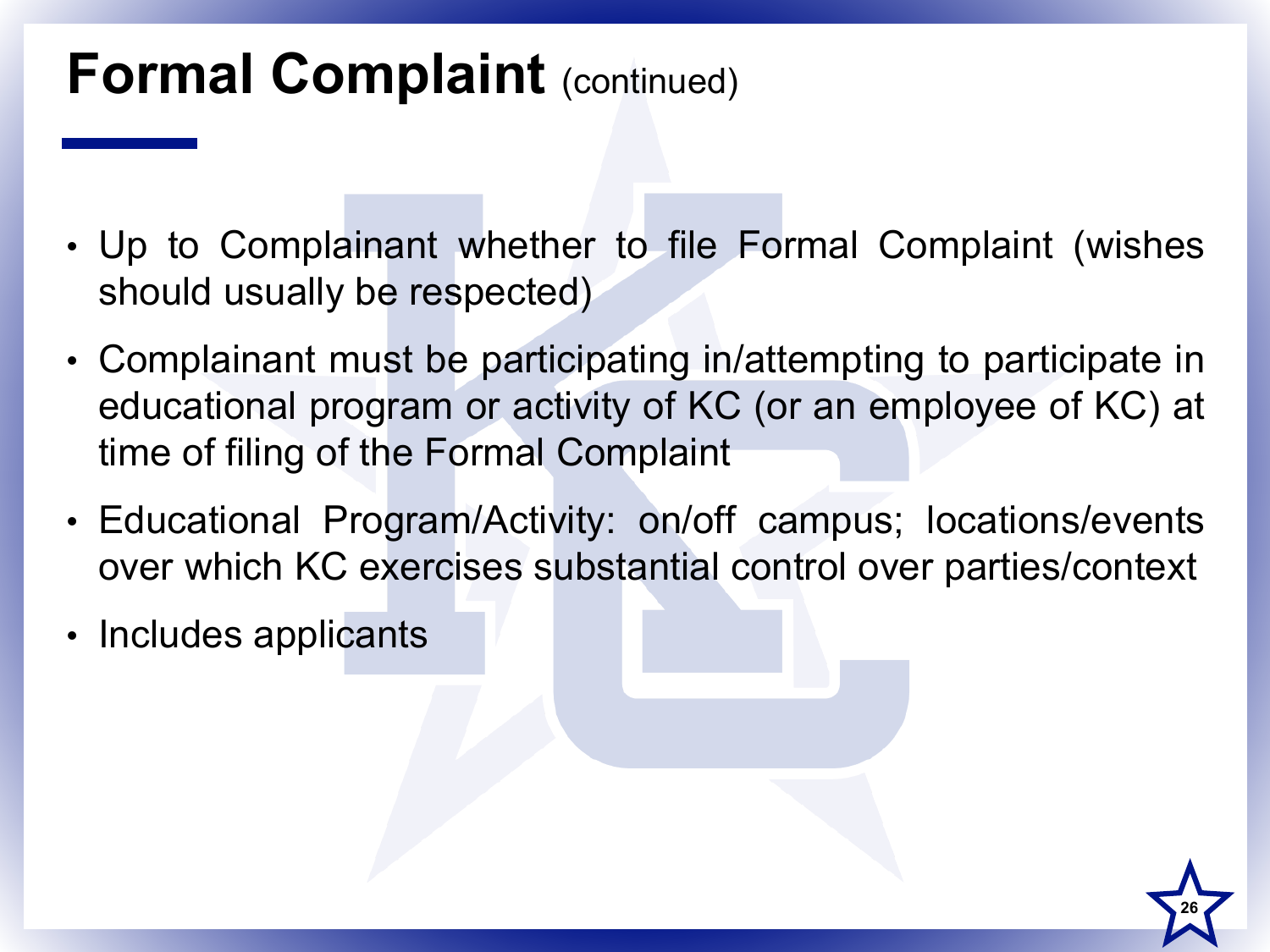#### **Investigation**

- KC must investigate every Formal Complaint
- Single investigator not allowed
- Prior written notice of any investigative meeting/interview required
- Investigator must give both sides all evidence gathered and give 10 days to review/respond
- Advisors\* allowed by investigators can limit role
- Written Notice\* required to be sent to both parties before investigation starts
- Investigative Report required to be sent to both parties and must give them 10 days to review/respond before holding hearing
- Can consolidate formal complaints (if arise from same facts/ circumstances)
- Burden of gathering evidence is on KC/Investigator **<sup>27</sup>**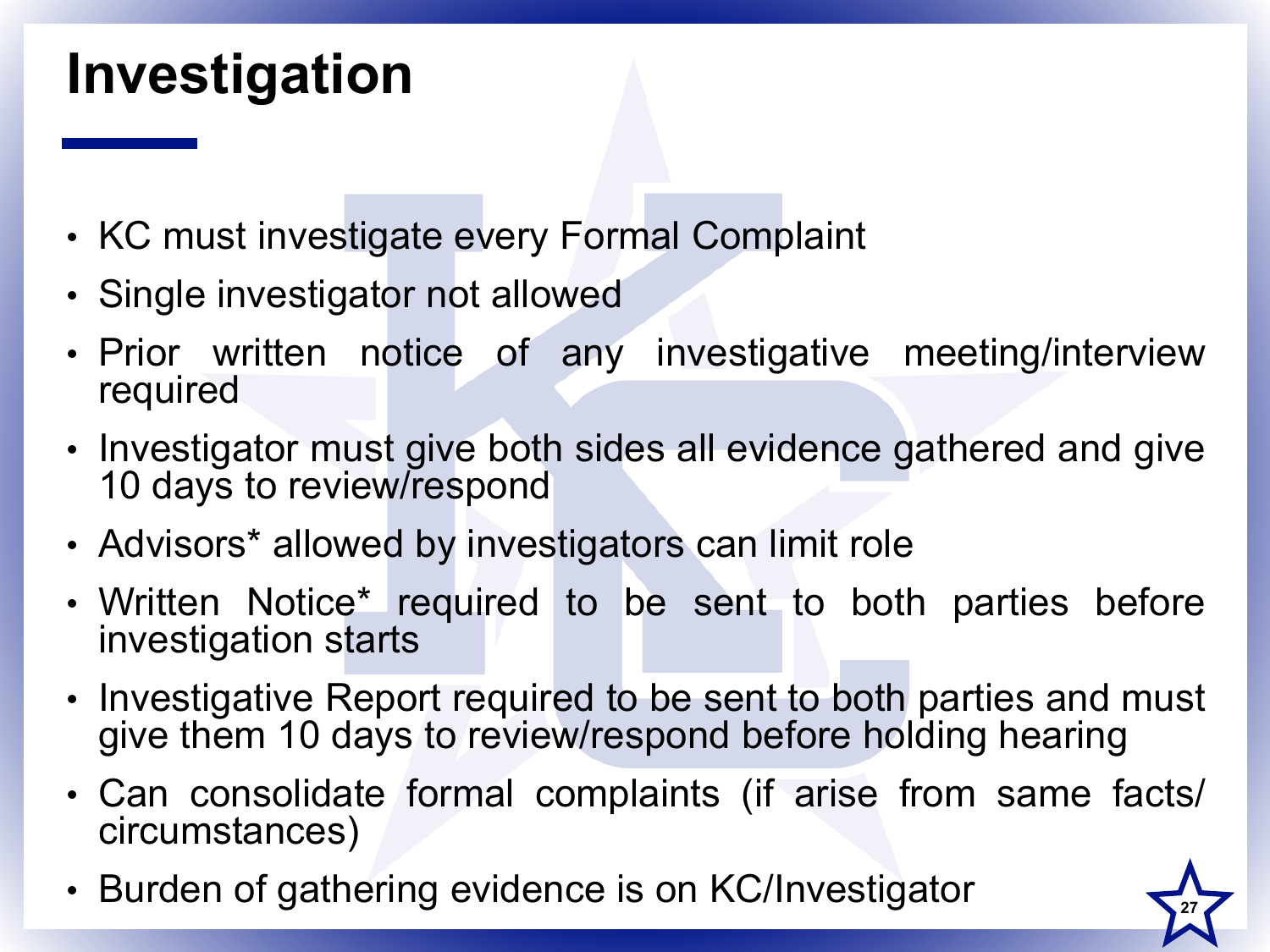#### **Advisor**

- Both parties have right to be accompanied by advisor to any meeting/interview/hearing
- May be, but not required to be, an attorney
- Cannot limit choice or presence of advisor
- Can limit extent of advisor's participation, as long as applies equally to both parties
- KC must provide advisor for cross-exam at hearing if a party does not have one
- Get copies of evidence/report

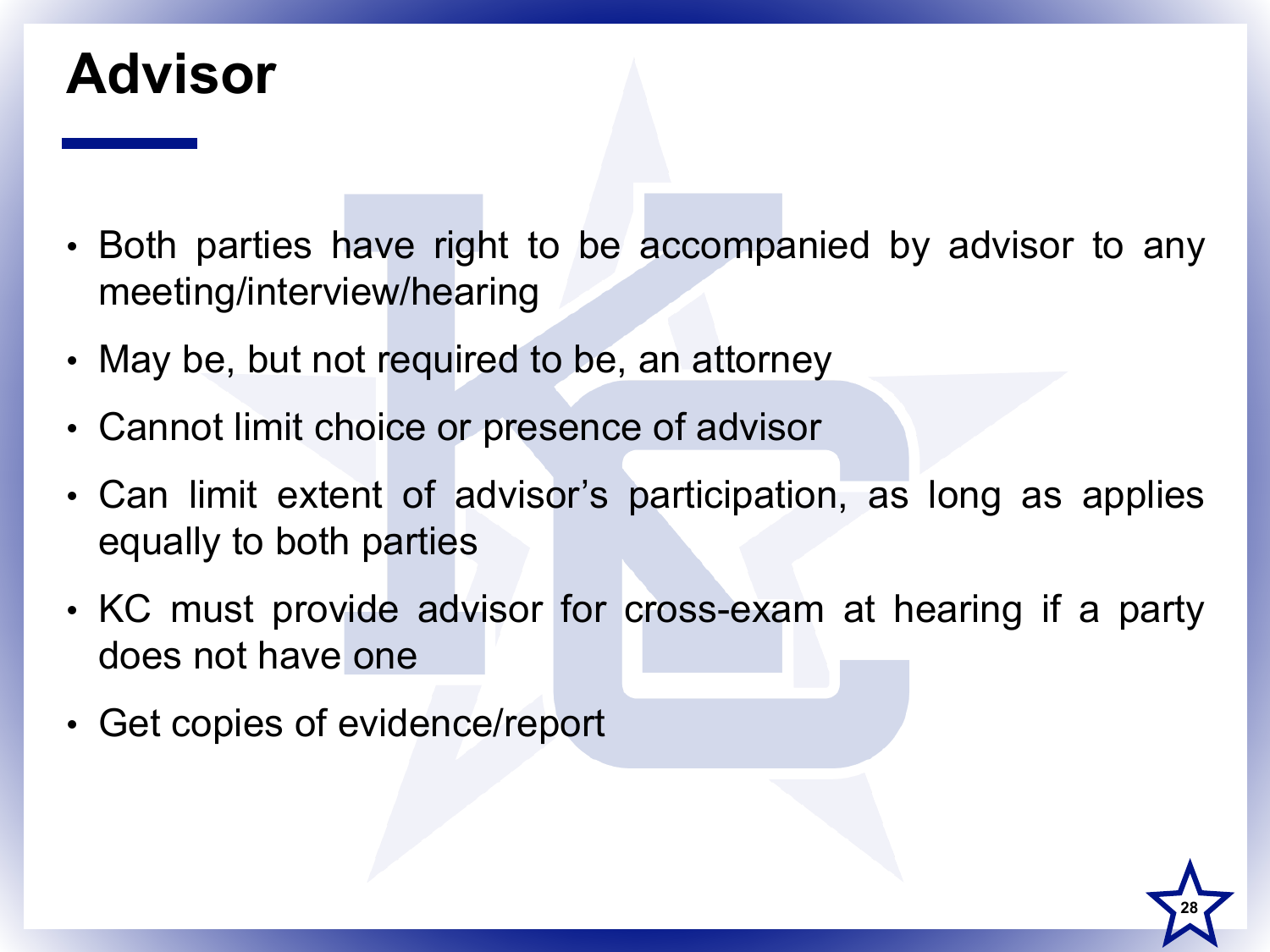#### **Written Notice**

- Upon receipt of Formal Complaint, Title IX Coordinator must send to both parties written notice of allegations
- Notice must include: identity of parties, allegations, date, location, statement regarding right to advisor, statement regarding right to review evidence, information regarding informal resolution, copy of grievance procedures, statement that Respondent is presumed not responsible, and inform parties regarding consequences of making false statements
- Must also send prior notice of any meetings/interviews with sufficient time to prepare for same

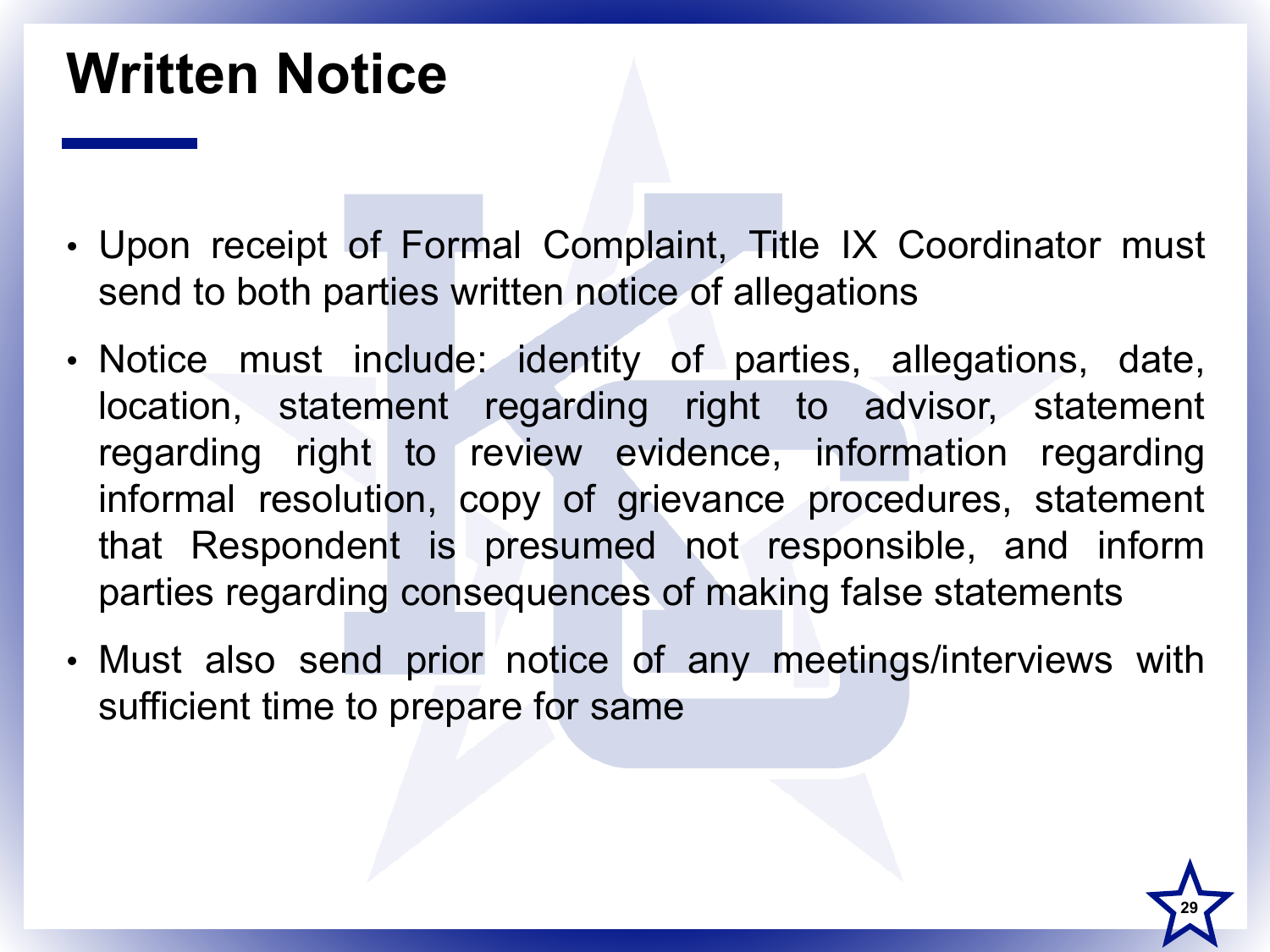## **Informal Resolution**

- KC may facilitate informal resolution between Complainant and Respondent
- Cannot be used to resolve allegations that employee sexually harassed a student
- Not allowed unless Formal Complaint is filed
- Must obtain voluntary, informed, written consent of both parties
- Any party can withdraw consent and resume grievance process at anytime prior to agreeing to a resolution

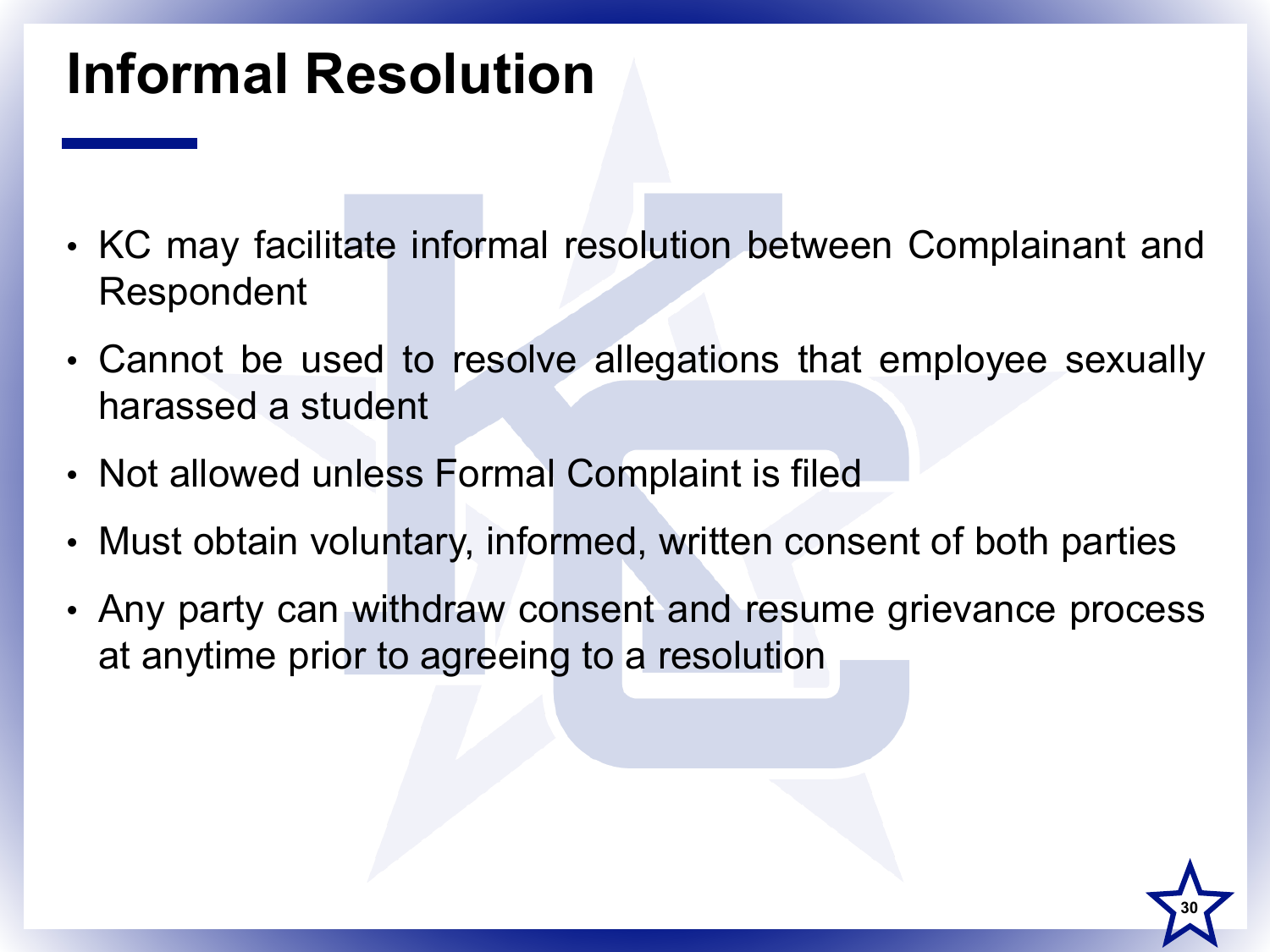#### **Evidence and Investigative Report**

- Must provide both sides with all evidence gathered and give 10 days to review and respond and investigator must consider these responses prior to completing investigative report
- Investigator must send written investigative report to both parties that fairly summarizes relevant evidence

- Must have at least 10 days to review before hearing
- Send to both parties and advisors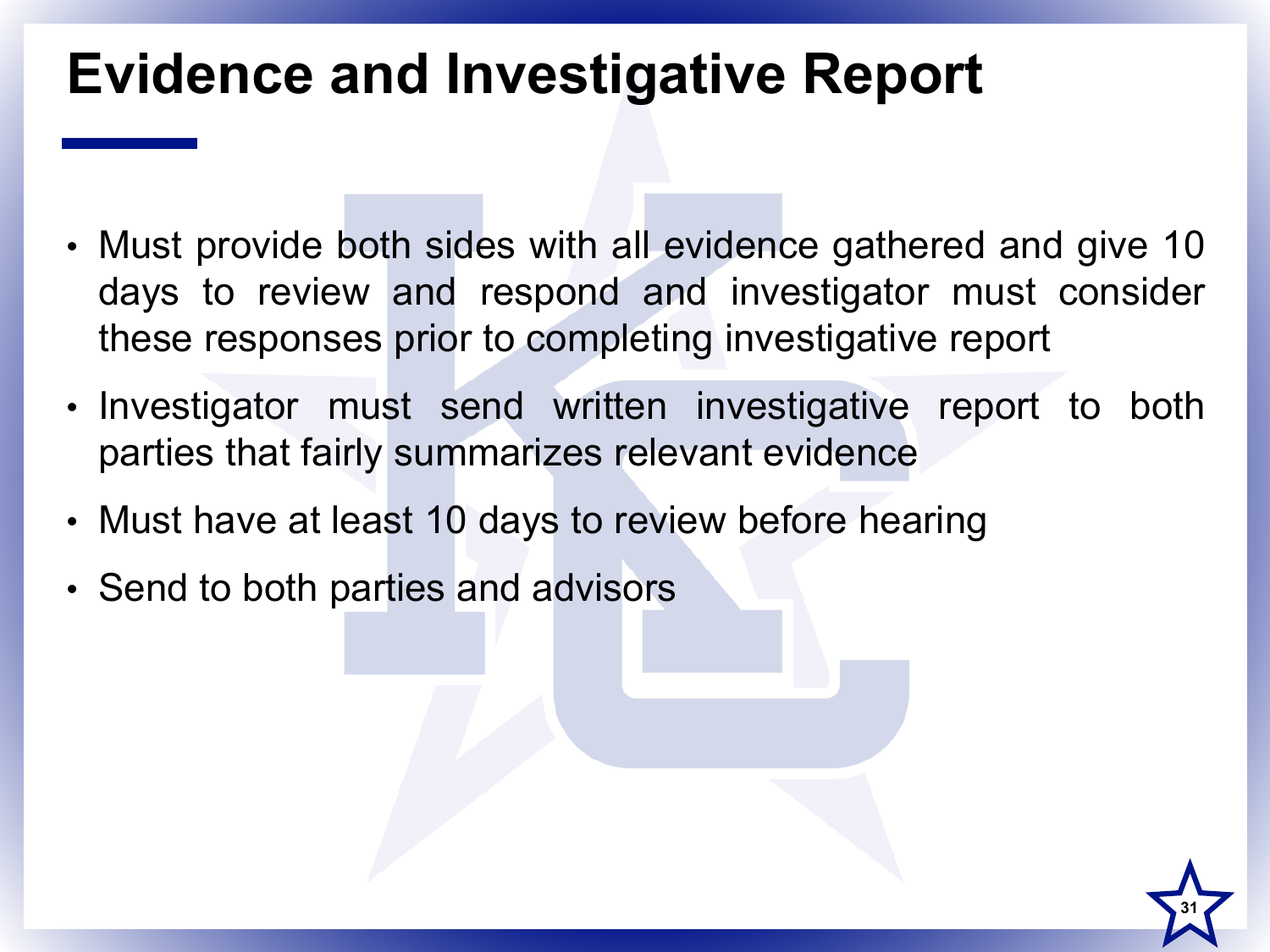#### **Dismissal**

#### **Mandatory Dismissal**

- If it did not occur within educational program/activity
- If it did not occur in the U.S.
- If it does not meet definition of sexual harassment even if proved

#### **Discretionary Dismissal**

- If Complainant not a current student or employee or applicant at the time the Formal Complaint was filed.
- If Complainant wishes to withdraw complaint
- If Respondent is no longer enrolled/employed (but under Texas law if student graduates or withdraws – must complete the process)
- Specific circumstances prevent evidence gathering

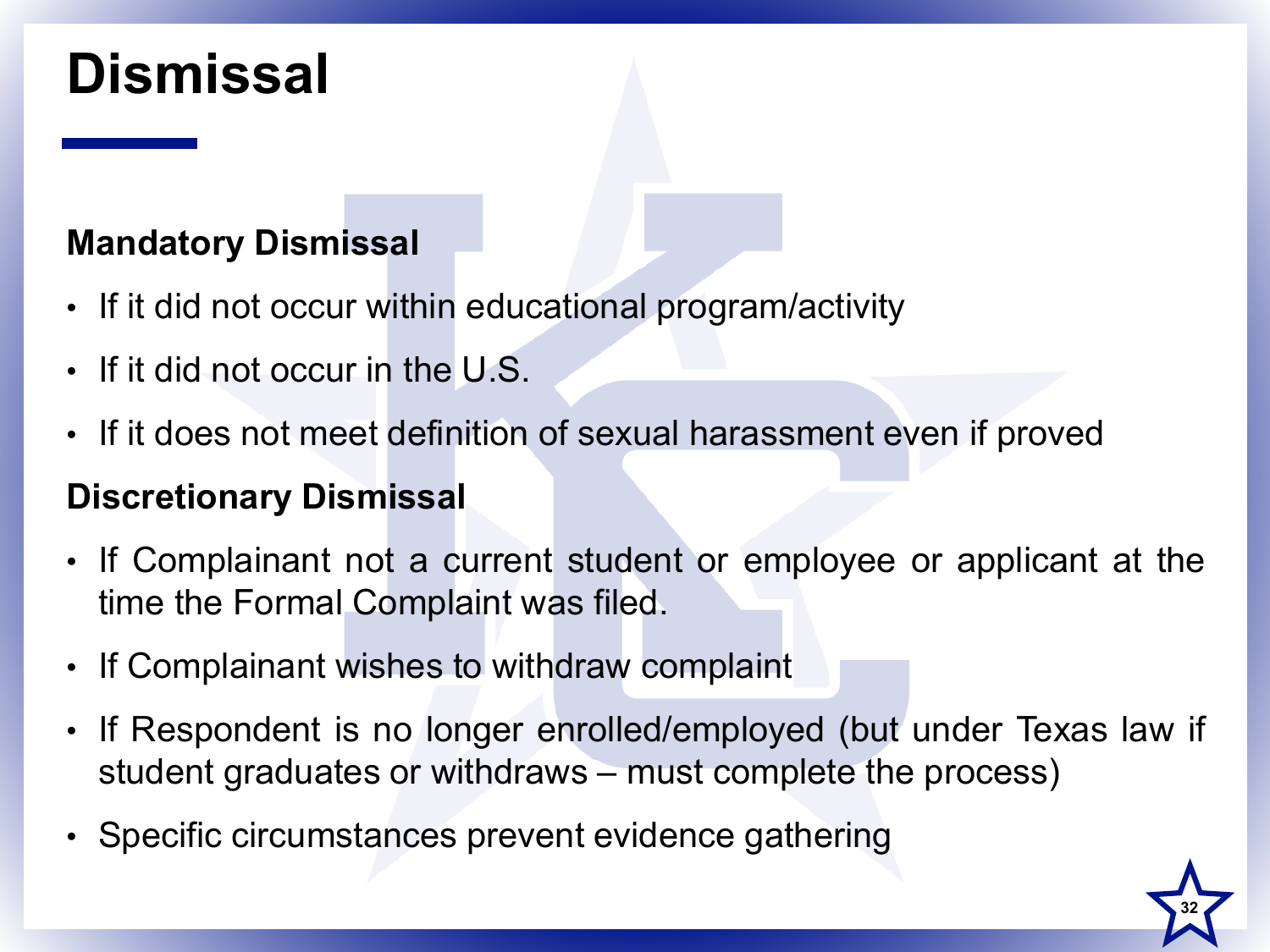#### **Dismissal**

#### **Notice**

• Must give both parties written notice of dismissal and reasons for dismissal

#### **Appeal**

• Both parties have right to appeal dismissal

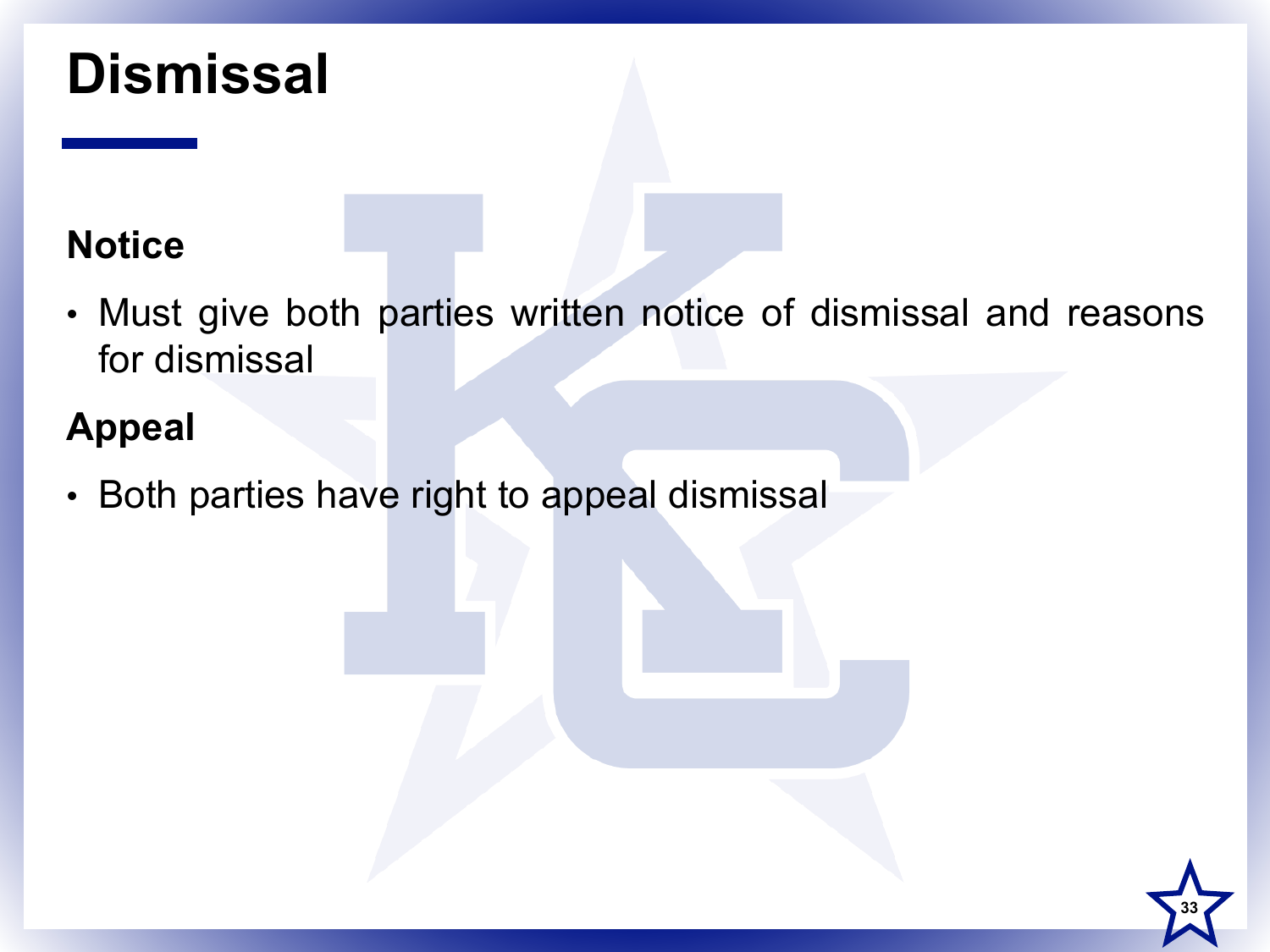## **Live Hearing**

- Presumption of innocence
- Must provide live hearing as part of grievance process
- Decision Makers = panel (majority vote)
- Each side must have advisor
- KC must provide advisor for cross-exam if one side does not have one
- Impartiality required
- Decision Maker determine responsibility and sanction (if necessary)
- Must send written notice of hearing to both sides (hearing must be held at least 10 days from the date of the final investigative report)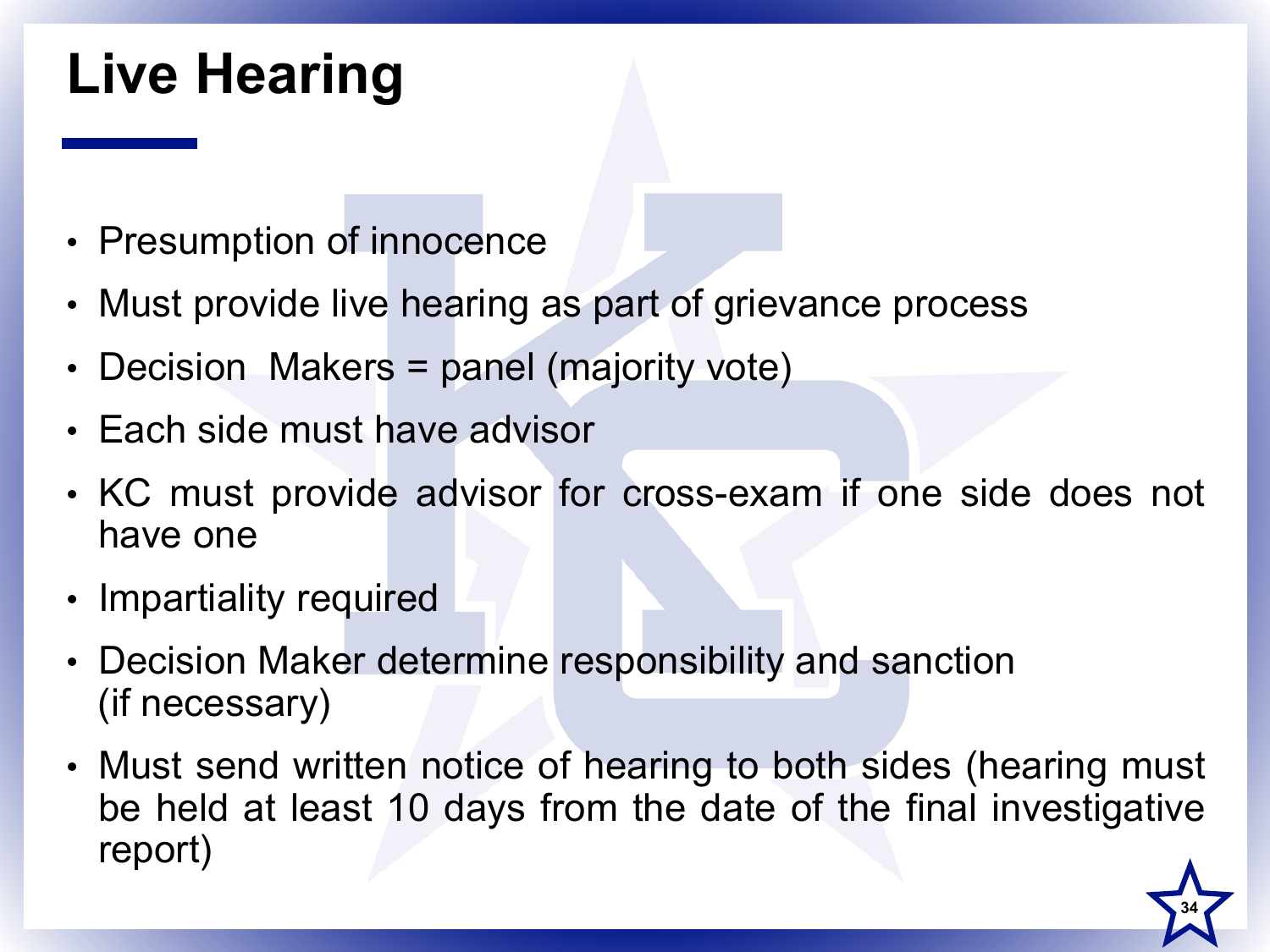## **Live Hearing** (continued)

#### Cross-exam

- By advisor only; not by parties
- Only relevant questions allowed/panel makes relevance determinations
- Relevant evidence evidence having any tendency to make the existence of any fact that is of consequence to the determination more or less probable than it would be without it (not defined by rule)
- Repetitive questions are irrelevant
- Party can refuse to be cross-examined
- Panel cannot infer guilt

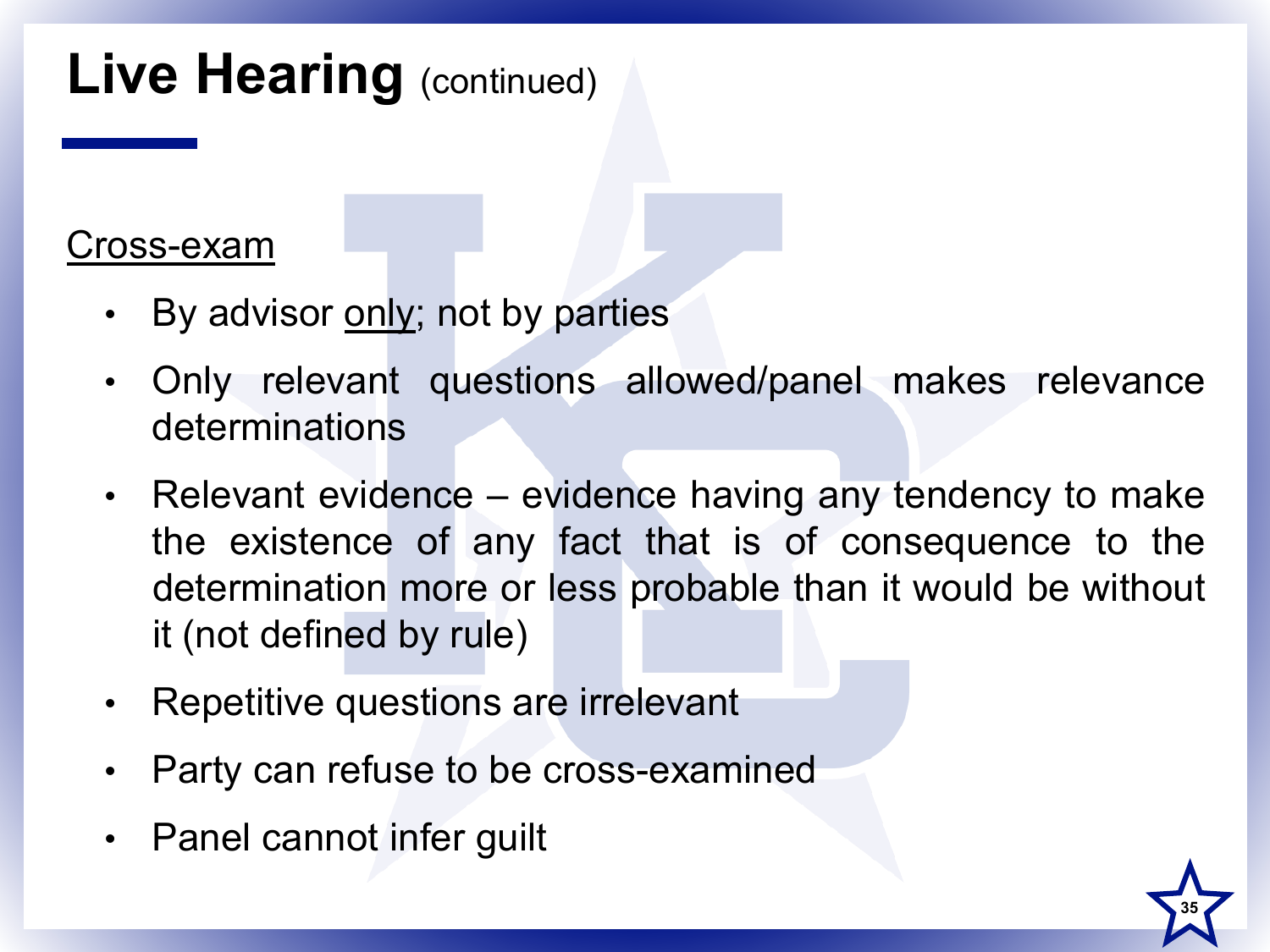#### **Live Hearing** (continued)

- Sexual history sexual history of party generally off limits (exceptions: if offered to show someone other than Respondent committed alleged conduct or if Complainant's prior sexual acts with Respondent offered to prove consent)
- Expert witnesses are allowed
- Not open to the public
- Separate rooms upon either party's request, entire hearing must be conducted in separate rooms. Each room must have technology to hear and see other room simultaneously

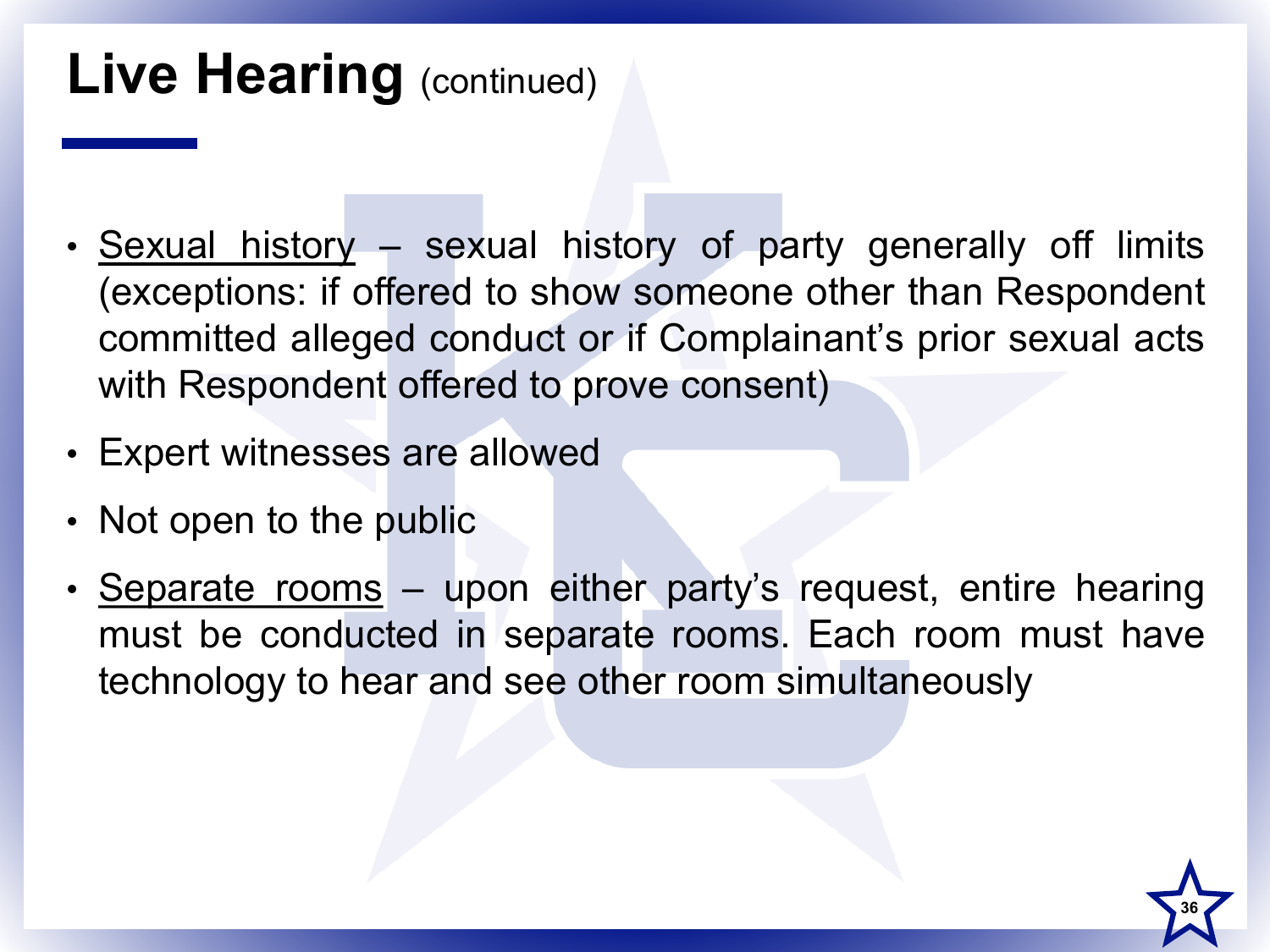#### **Live Hearing** (continued)

- Technology for hearing (CIO will train)
- Must be recorded by panel/KC audio or audiovisual
- Preponderance of evidence standard of proof
- Burden of proof not on either party
- 2021 updated guidance: if party or witness does not submit to cross-examination, Decision Maker can still rely on their statements in making determination
- Can have Hearing Procedures

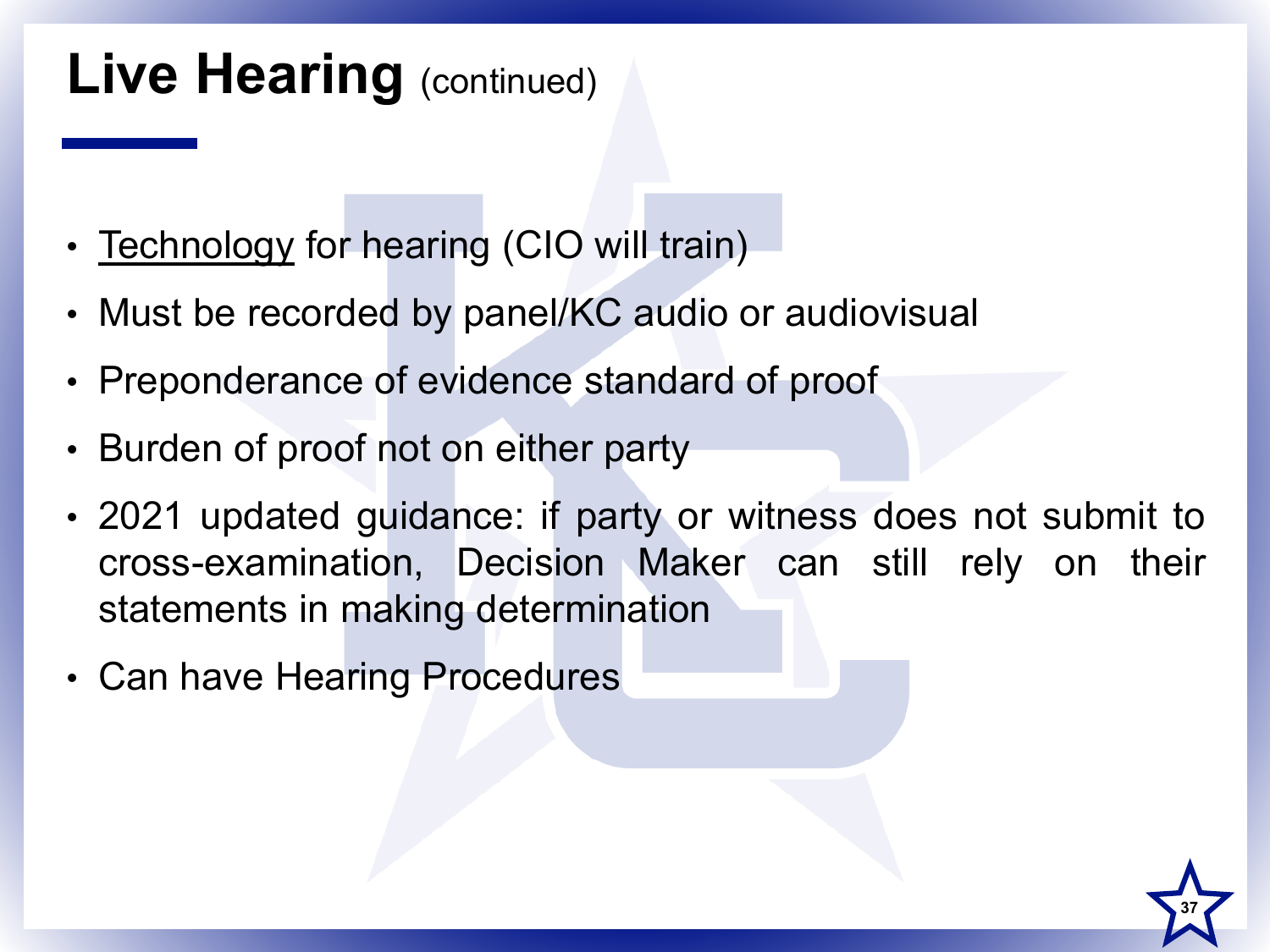The following rules/procedures shall apply to the Title IX live hearing. Strict compliance with same shall be enforced. You are responsible for complying with all time deadlines and other requirements/rules set forth herein. The time deadlines set forth herein are college business days.

- 1. The live hearing will be conducted by a Hearing Panel, which is the sole decision maker as to the determination of responsibility.
- 2. The hearing is not public. Only the persons listed in the Hearing Notice are allowed to attend.

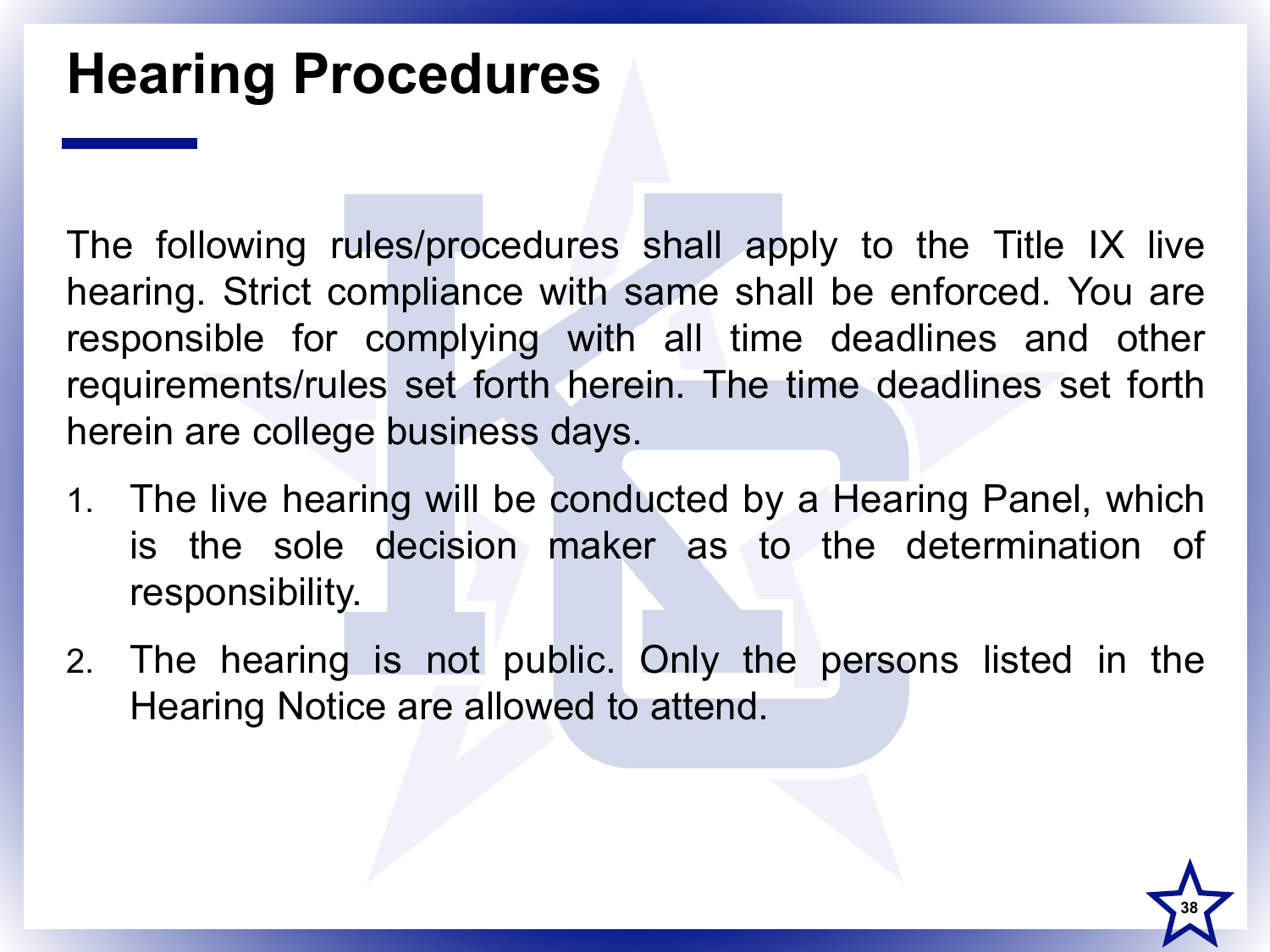#### **Hearing Procedures (continued)**

- 3. The hearing will be taped either audio or audio-visually by the college. No other recording devices are allowed at the hearing.
- 4. Each party must have an advisor at the hearing in order to conduct cross-examination. If a party does not have an advisor, the college will provide one. However, they must notify the Hearing Panel and/or Title IX Coordinator at least five (5) days prior to the hearing date if they need an advisor. The name of each party's advisor must be given to the Hearing Panel at least three (3) days before the hearing.

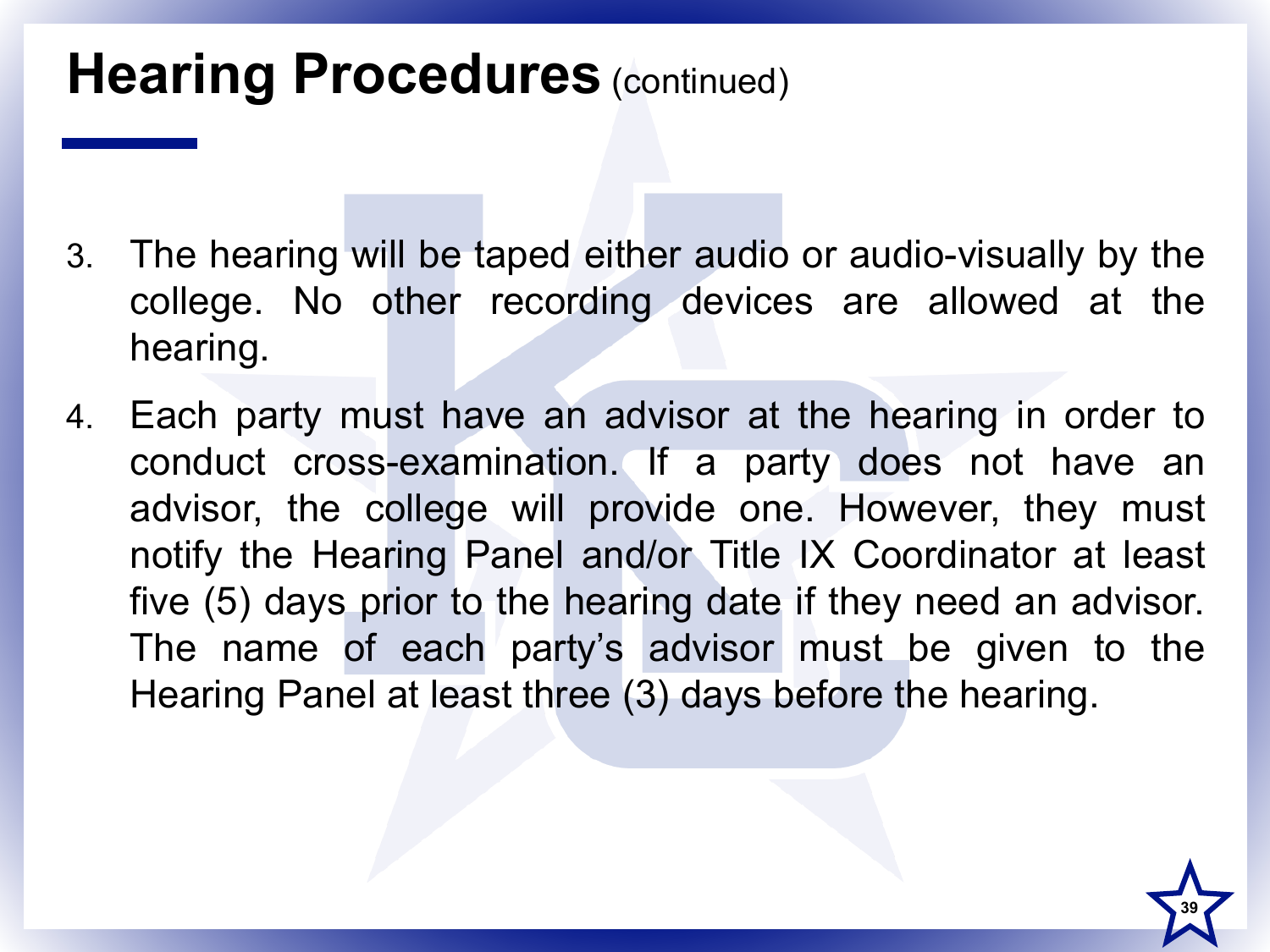#### **Hearing Procedures (continued)**

- 5. Each party represents themselves. The advisor's role is strictly limited to the following:
	- a. conducting cross-examination; and
	- b. privately advising the party.

The advisor may not participate in the hearing in any other way. The advisor may not stand, object, speak to questions, or address the Hearing Panel, argue, conduct direct examinations, or speak to anyone other than his/her party (other than conducting cross-examinations). With respect to cross-examinations, only advisors may conduct same. Advisors must conduct cross-examination in a respectful, nonabusive and non-combative manner that is not unduly time consuming or repetitive. An advisor who fails to follow these rules will be removed from the hearing.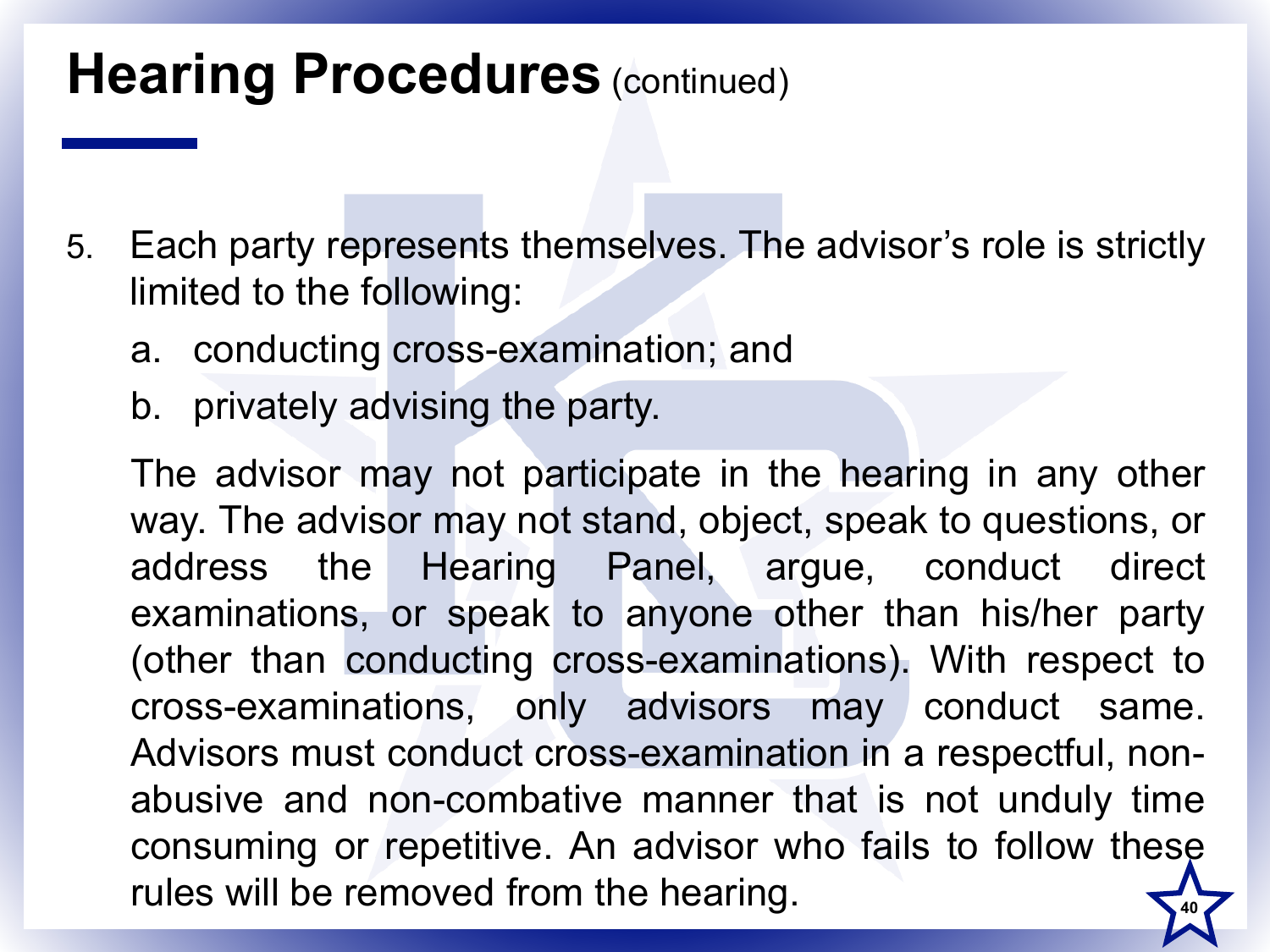- 6. The Documentary Evidence (as defined in the Hearing Notice) will be admitted as part of the hearing. If either party has any additional evidence that is not included in the Documentary Evidence, it must provide same immediately to the Hearing Panel, and in no case less than five (5) days before the hearing, or it will be excluded, absent a showing of good cause. Good cause shall generally only exist if the evidence is newly discovered.
- 7. Witnesses to be called by a party must be identified in writing to the Hearing Panel at least five (5) days before the hearing. The college cannot compel the attendance of any witness. It is the parties' responsibility to secure a witness' attendance. Generally, only a witness identified in the investigation/final investigative report may be called absent specific approval by the Hearing Panel. Witnesses must sit outside the hearing room until allowed inside by the Hearing Panel. The party calling the witness is responsible for ensuring a witnesses' compliance with these rules. An advisor may not be a witness. Additionally, the investigators and Title IX Coordinator shall not be witnesses.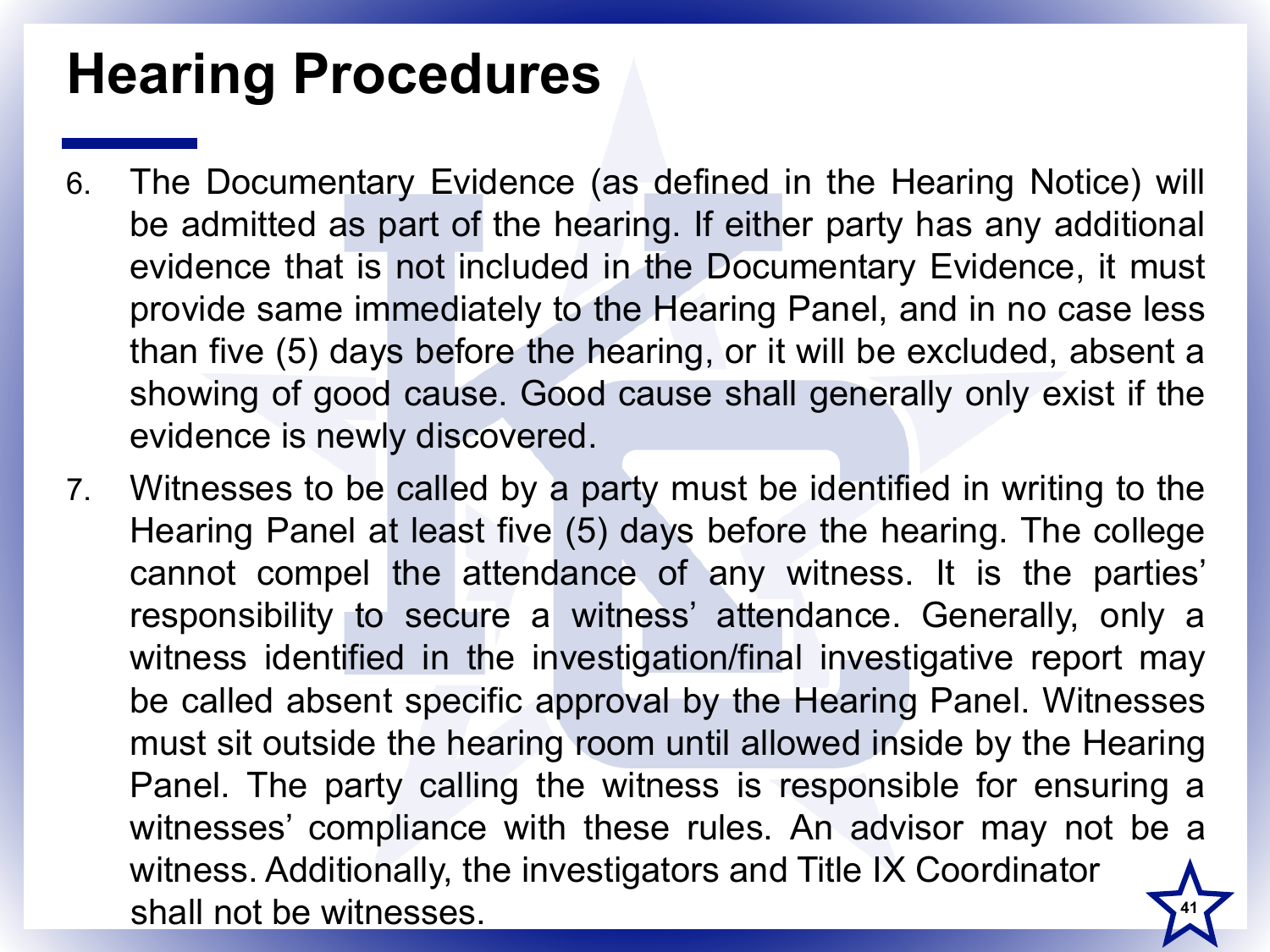- 8. If a party believes that any evidence identified in the Documentary Evidence is not relevant, then that party must notify the Hearing Panel in writing at least three (3) days before the hearing of what evidence it believes is not relevant and state the arguments related to same.
- 9. The Hearing Panel will make determinations as to relevance as to each cross-examination question and will exclude irrelevant questions. Parties and/or their advisors are not allowed to object to relevance (or make any other objection) or to argue with the Hearing Panel regarding its determination. Questions regarding the Complainant's sexual predisposition or history, that seek to elicit privileged or confidential information, or that are repetitive are not relevant (with few limited exceptions).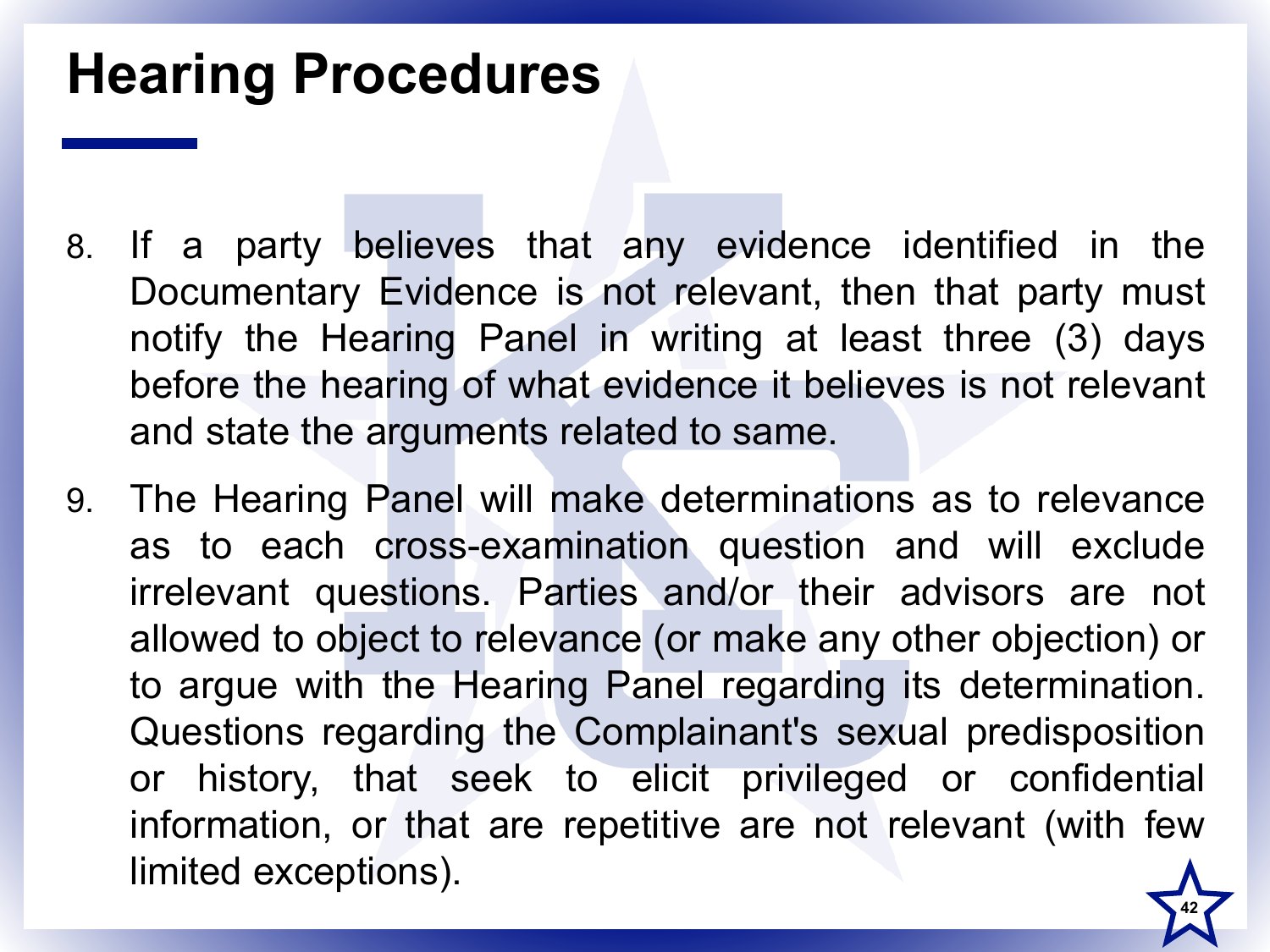- 10. Both parties must remain seated at all times. The parties may not yell, cuss, be disruptive, or argumentative. If either party wishes to be in a separate room from the other party, then the party must advise the Hearing Panel at least five (5) days before the hearing of same request.
- 11. Each party will have a maximum of forty-five (45) minutes to present any witnesses or evidence. Any direct examination of the party or a witness will be in narrative form. That is, the Complainant and/or Respondent may talk in narrative fashion and are subject to cross-examination by the other party's advisor. Witnesses called by a party may be direct examined by the party (if a friendly witness) or cross-examined by the advisor (if hostile). Advisors may not conduct a direct examination of any kind.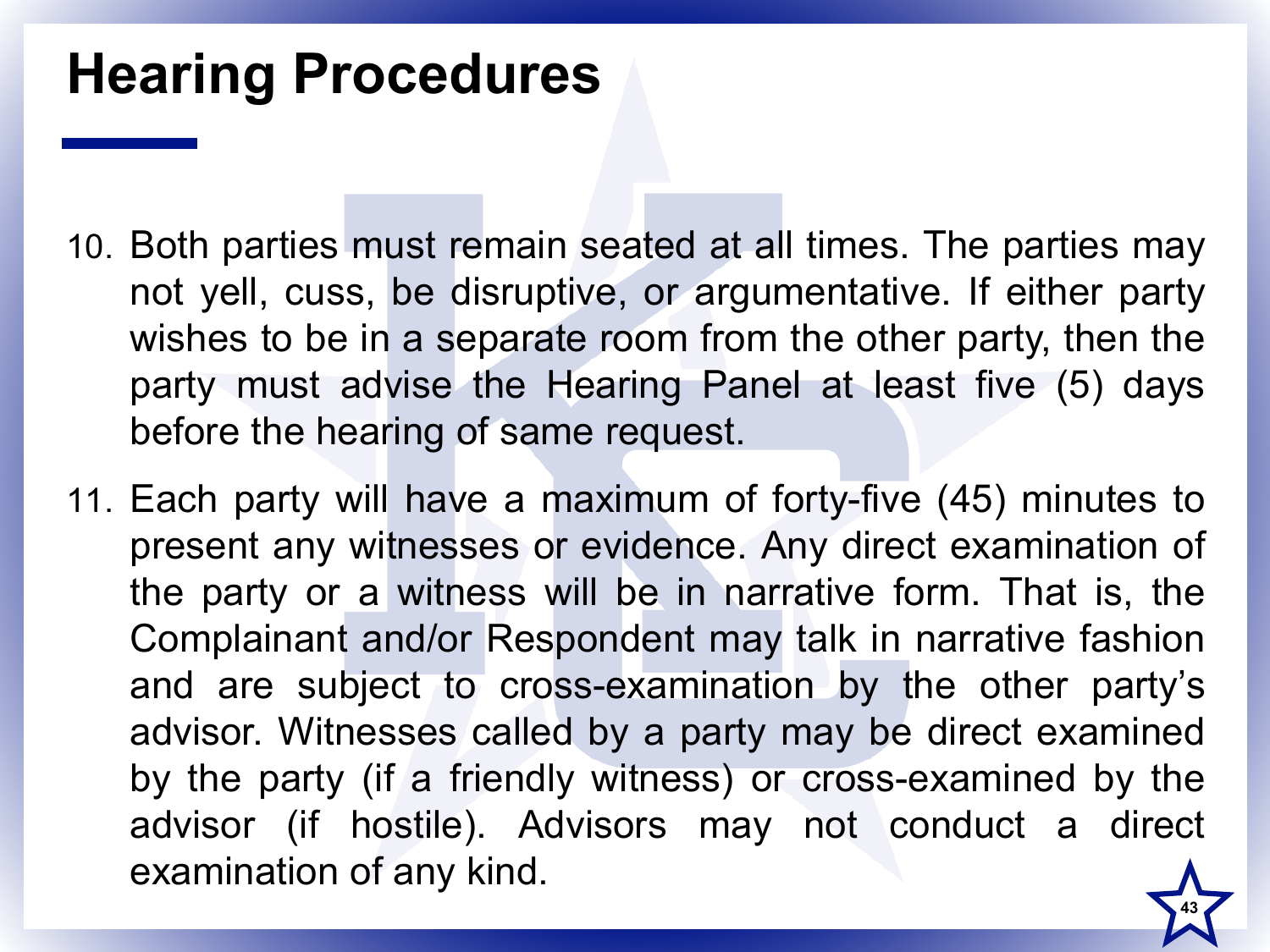- 12. The Hearing Panel has wide discretion to determine the hearing format and to enforce these procedures. The Hearing Panel may ask questions of any party or witness.
- 13. The Documentary Evidence, any other evidence presented at the hearing, including testimony, and the recording of the hearing shall be kept confidential at all times.

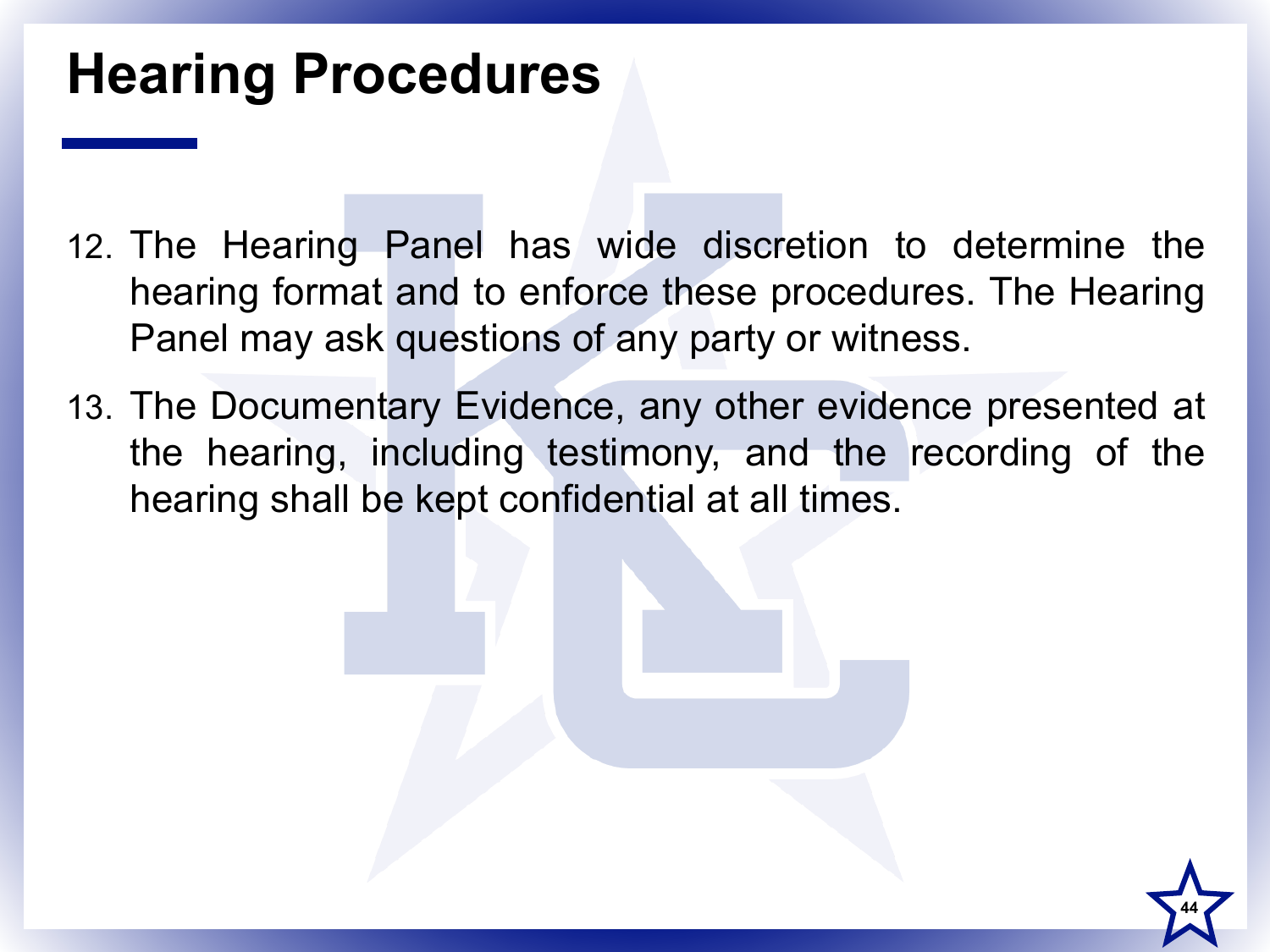## **Written Determination of Responsibility**

- Decision Maker/panel must make written determination that explains rationale for decision
- Must be sent to both sides at same time/simultaneously
- Must include:
	- Identification of allegations potentially constituting sexual harassment
	- Description of all procedural steps taken
	- Findings of fact supporting determination
	- Conclusions regarding whether alleged conduct occurred/application of code of conduct/policies to facts
	- Rationale for results as to each allegation
	- Any disciplinary sanctions imposed on Respondent
	- Whether remedies will be provided to Complainant
	- How to file an appeal/permissible bases for appeal **<sup>45</sup>**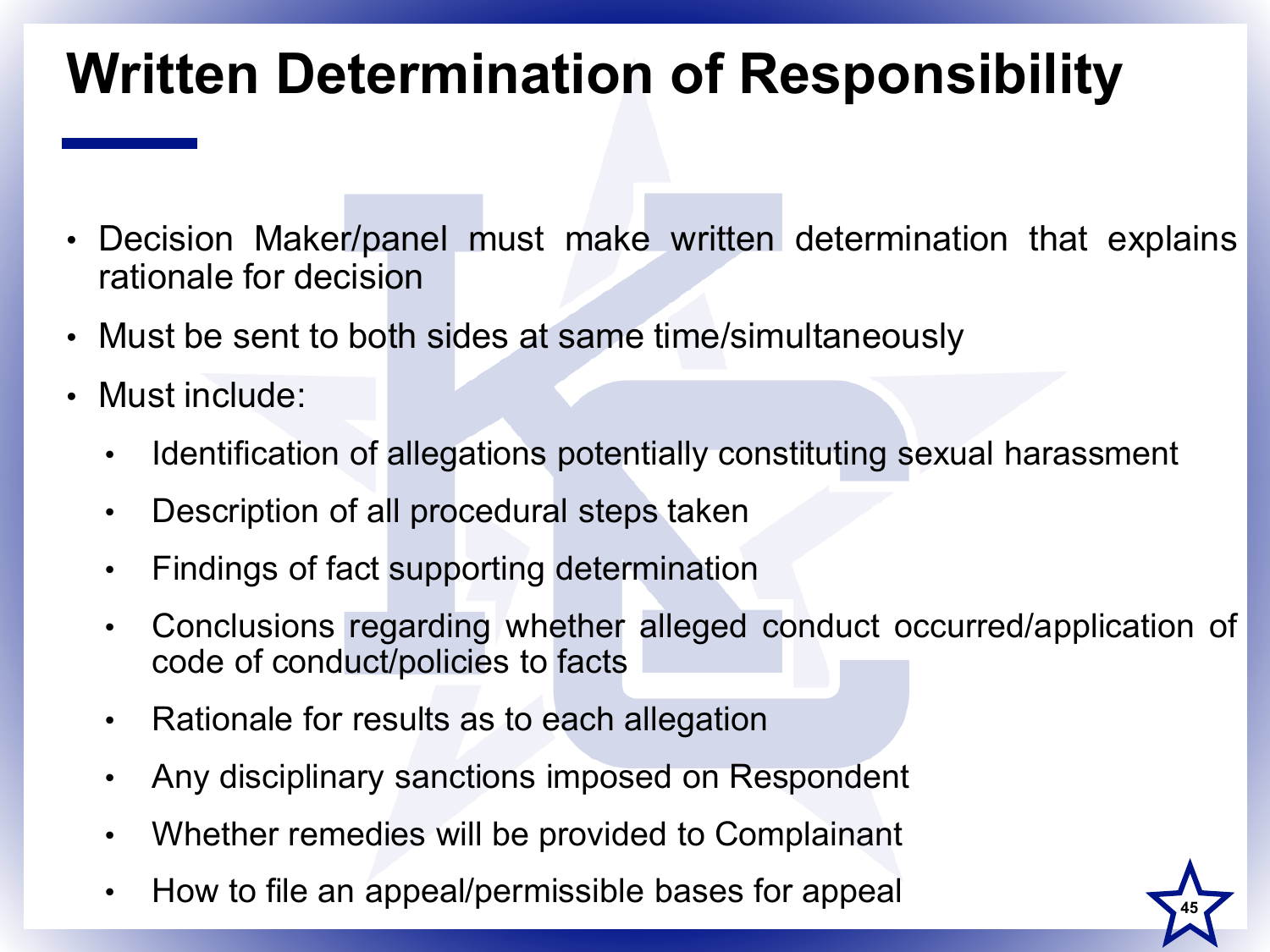#### **Appeal**

Either party can file appeal from determination of responsibility and from a dismissal of a Formal Complaint on the following bases:

- 1. Procedural irregularity that affected the outcome of the matter;
- 2. New evidence that was not reasonably available at the time the determination regarding responsibility or dismissal was made, that could affect the outcome of the matter; and
- 3. The Title IX Coordinator, investigator(s), or decision-maker(s) had a conflict of interest or bias for or against complainants or respondents generally or the individual complainant or respondent that affected the outcome of the matter.

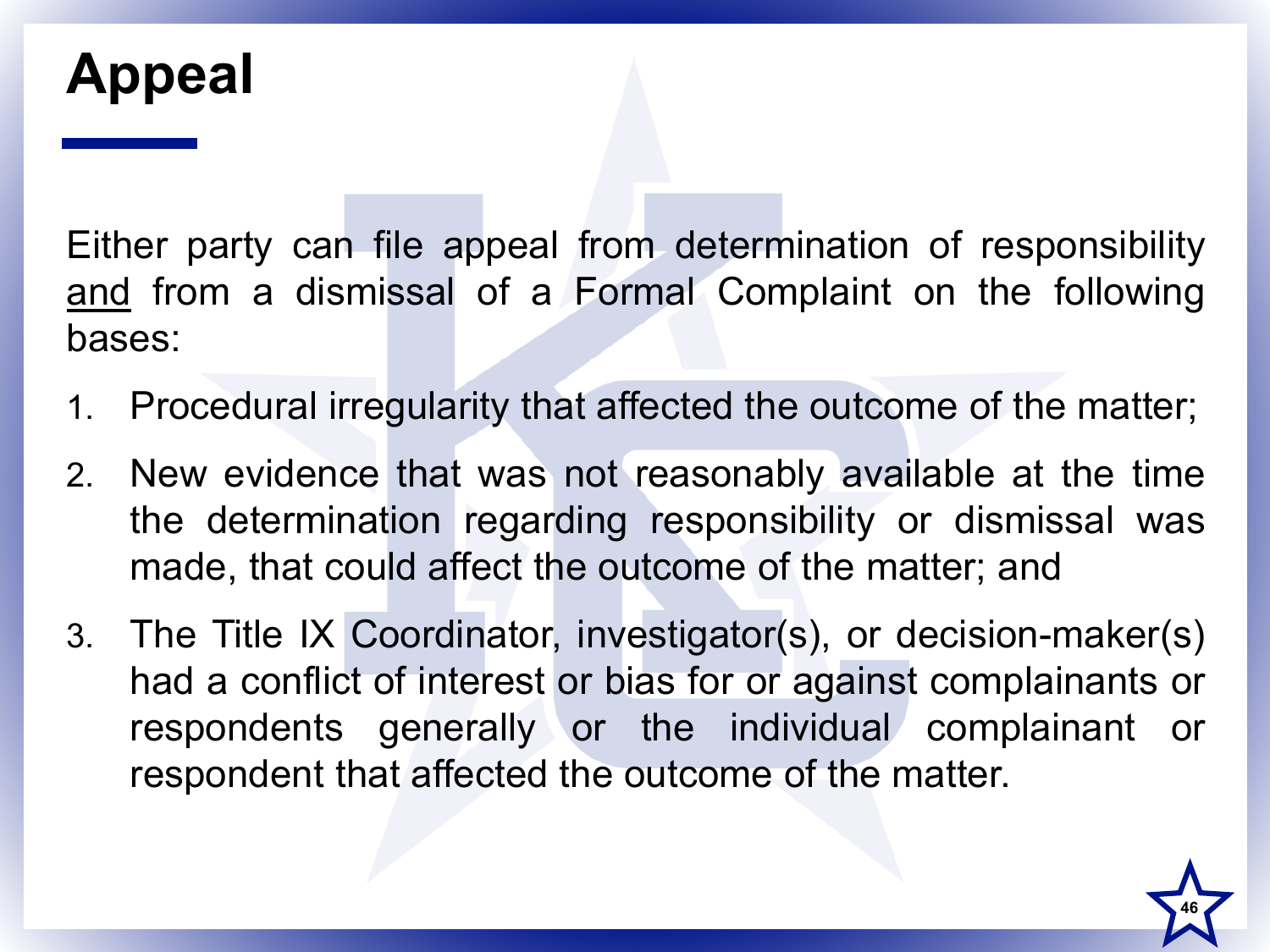#### **Appeal (continued)**

- KC must notify other party in writing if appeal is filed
- Decision Maker for appeal must be free from bias/conflict of interest, and cannot be from same panel, Title IX Coordinator, or investigator
- Both parties must have reasonable and equal opportunity to submit written statement supporting/challenging outcome
- Appeal decision maker must issue written decision that includes result and rationale for same result
- Must provide written decision at same time/simultaneously to both parties

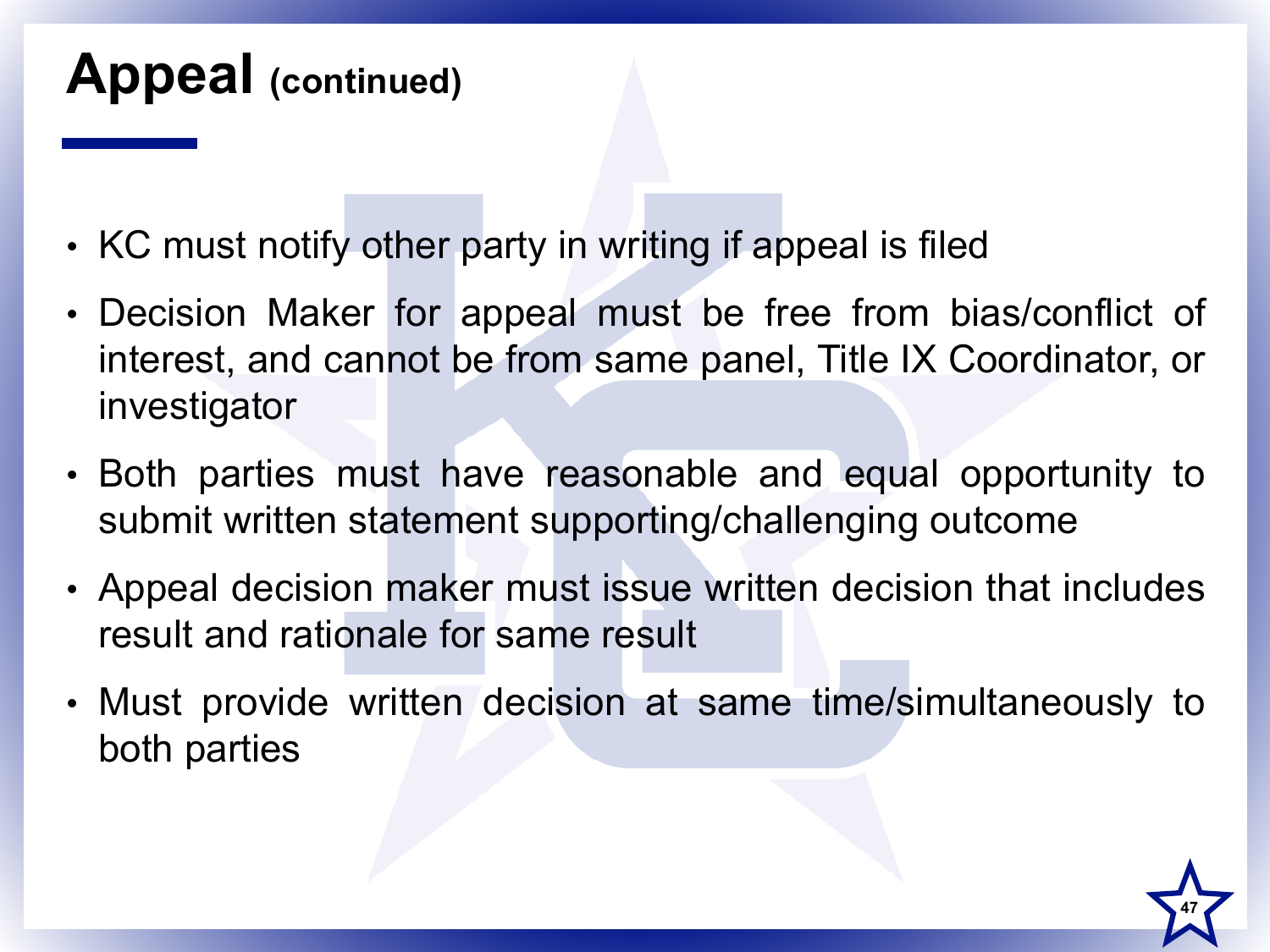## **Possible Sanctions (Against Respondent)**

- Any disciplinary measure allowed/described in Board policies as to students
	- warning, censure, disciplinary probation, restitution, suspension, expulsion, criminal trespass warning, revocation of admission and/or degree/certificate/award, withholding degree/certificate/ award, other, multiple sanctions
- Any disciplinary measure allowed/described in Board policies as to employees
	- disciplinary, training, reassignment, criminal trespass warning, other, multiple sanctions

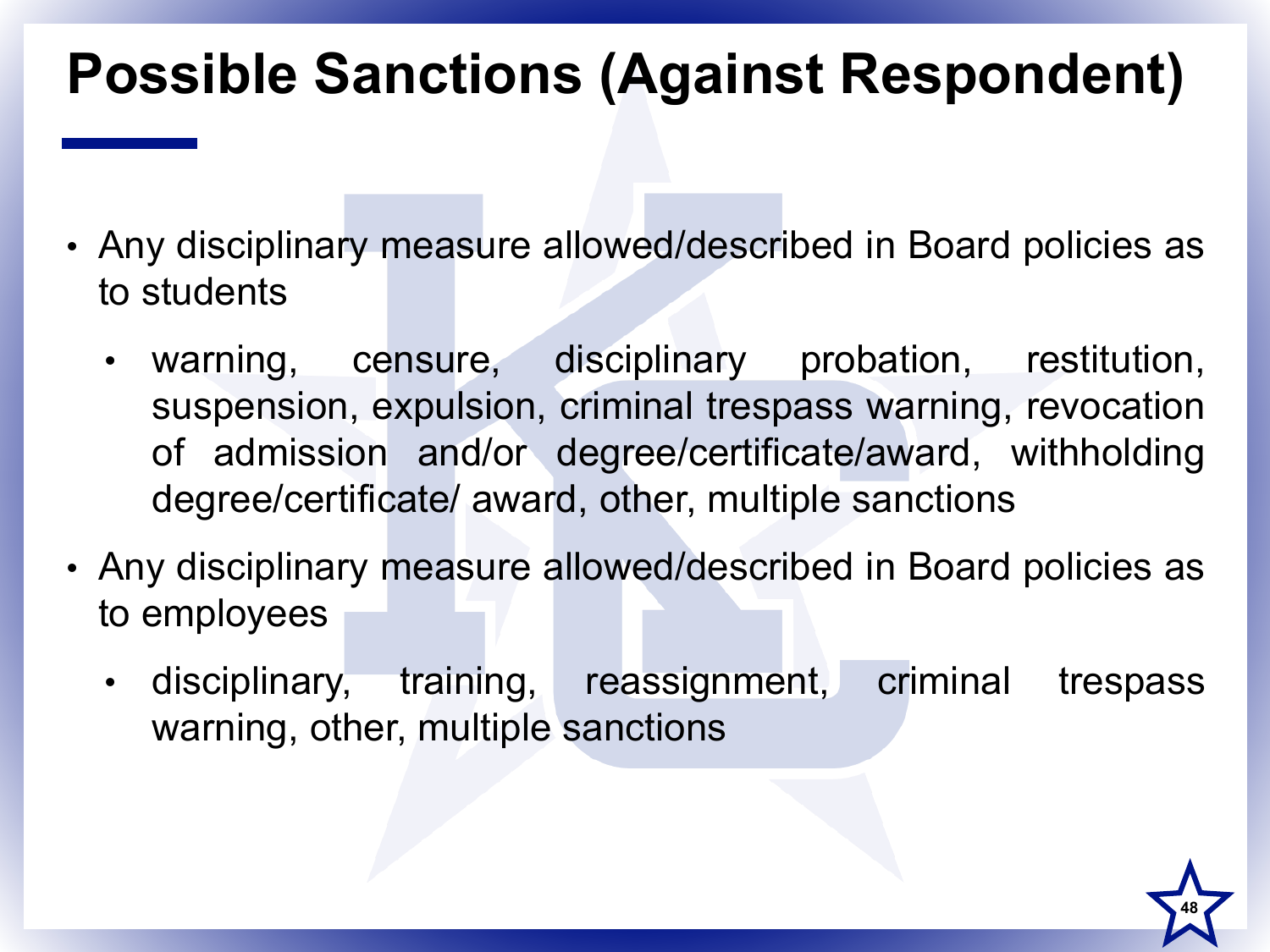#### **Possible Sanctions (Against Respondent)**

- Training/education program
- Any other action allowed by law/college policy
- Emergency removal of Respondent also available at any point during grievance process if KC determines there is an immediate threat – must give Respondent an immediate opportunity to challenge

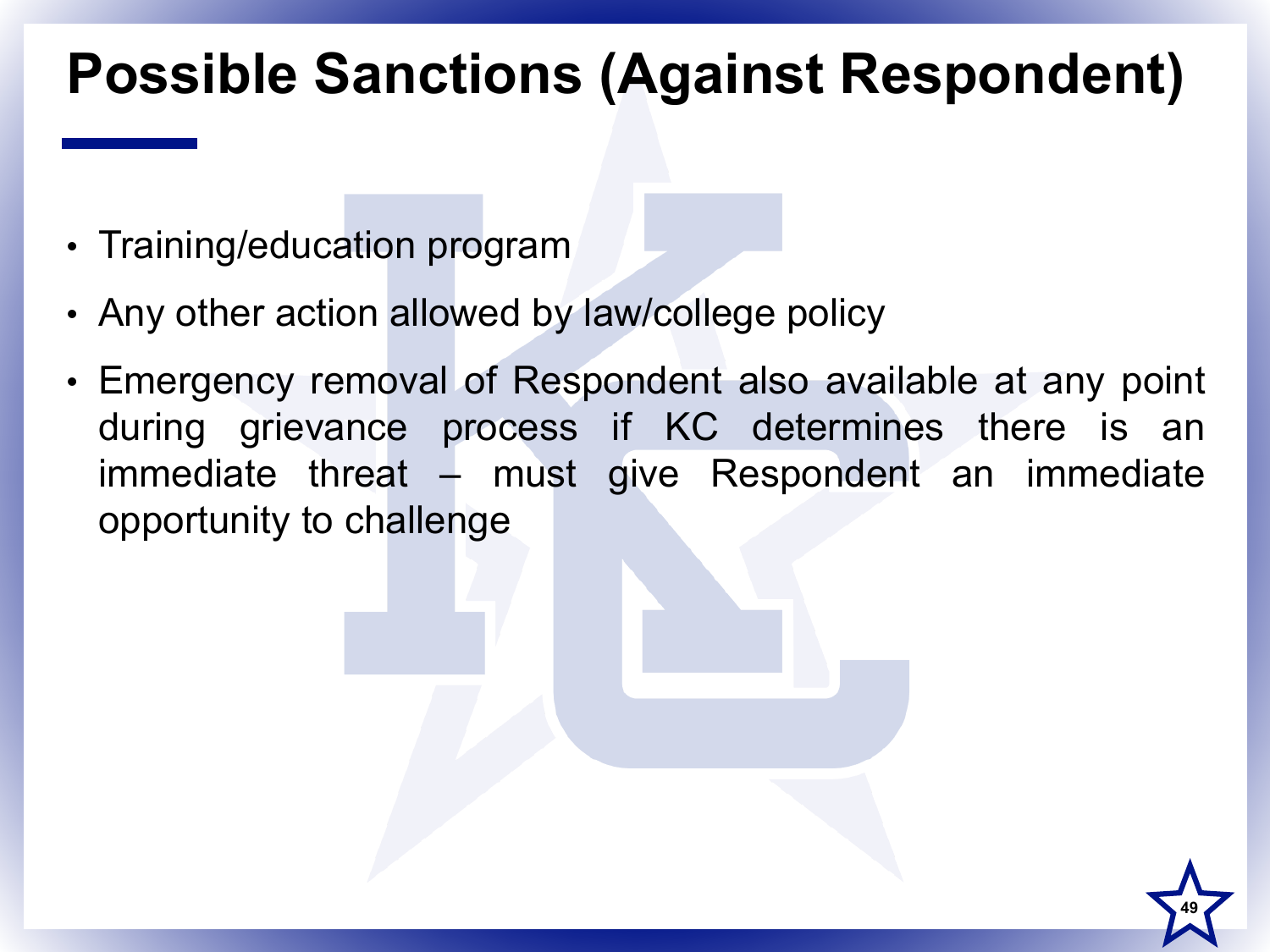#### **Possible Remedies (to Complainant)**

- Title IX Coordinator is responsible for implementing
- Training program
- Drop course without penalty (if Respondent is in the course/teaches the course)
- Counseling
- Increase in monitoring
- Any other action allowed by law/college policy

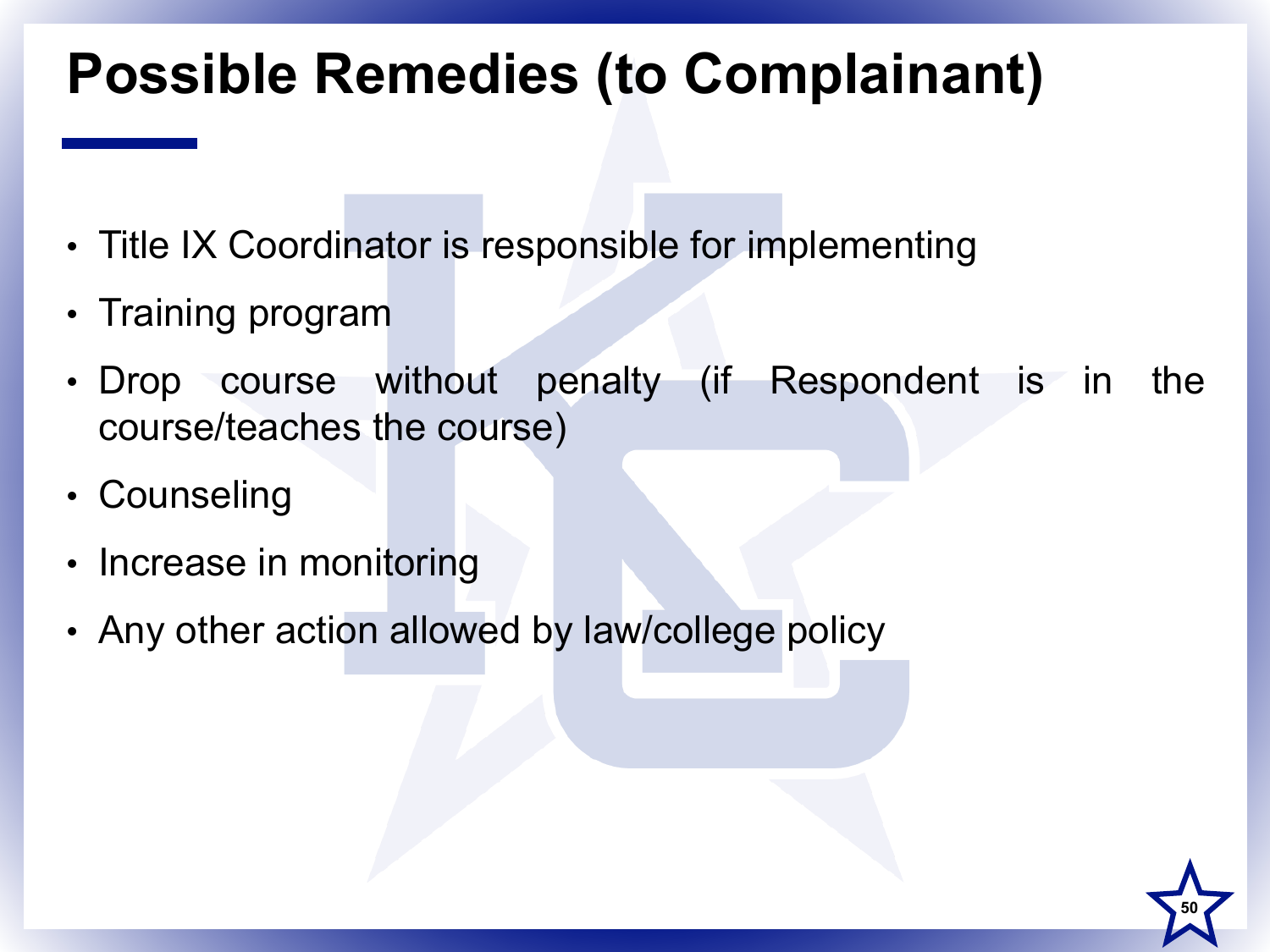#### **Retaliation**

- Retaliation for reporting sexual harassment in good faith prohibited
- Prohibition also applies to anyone assisting in or refusing to assist in investigation of a report
- May not intimidate, threaten, coerce or discriminate against anyone with purpose of interfering with right secured by Title IX/ State Law

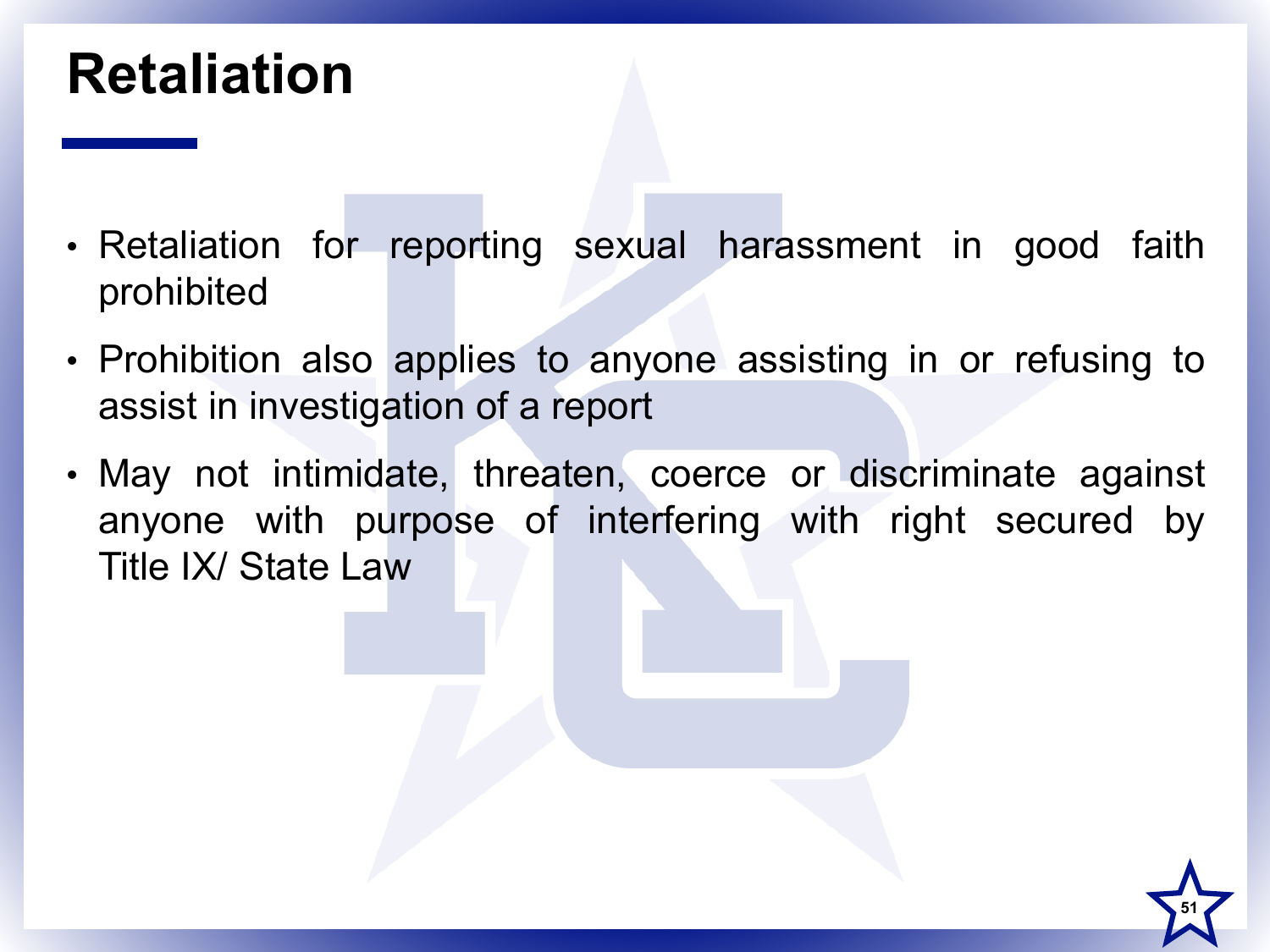## **Record Keeping**

- Must retain all records for 7 years
- Including all records documenting every Title IX sexual harassment investigation, hearing, appeal, informal resolution and dismissal
- Must keep training materials for Title IX personnel
- Even if no Formal Complaint, must retain records regarding response and supportive measures offered and implemented (and if none offered, why none offered)